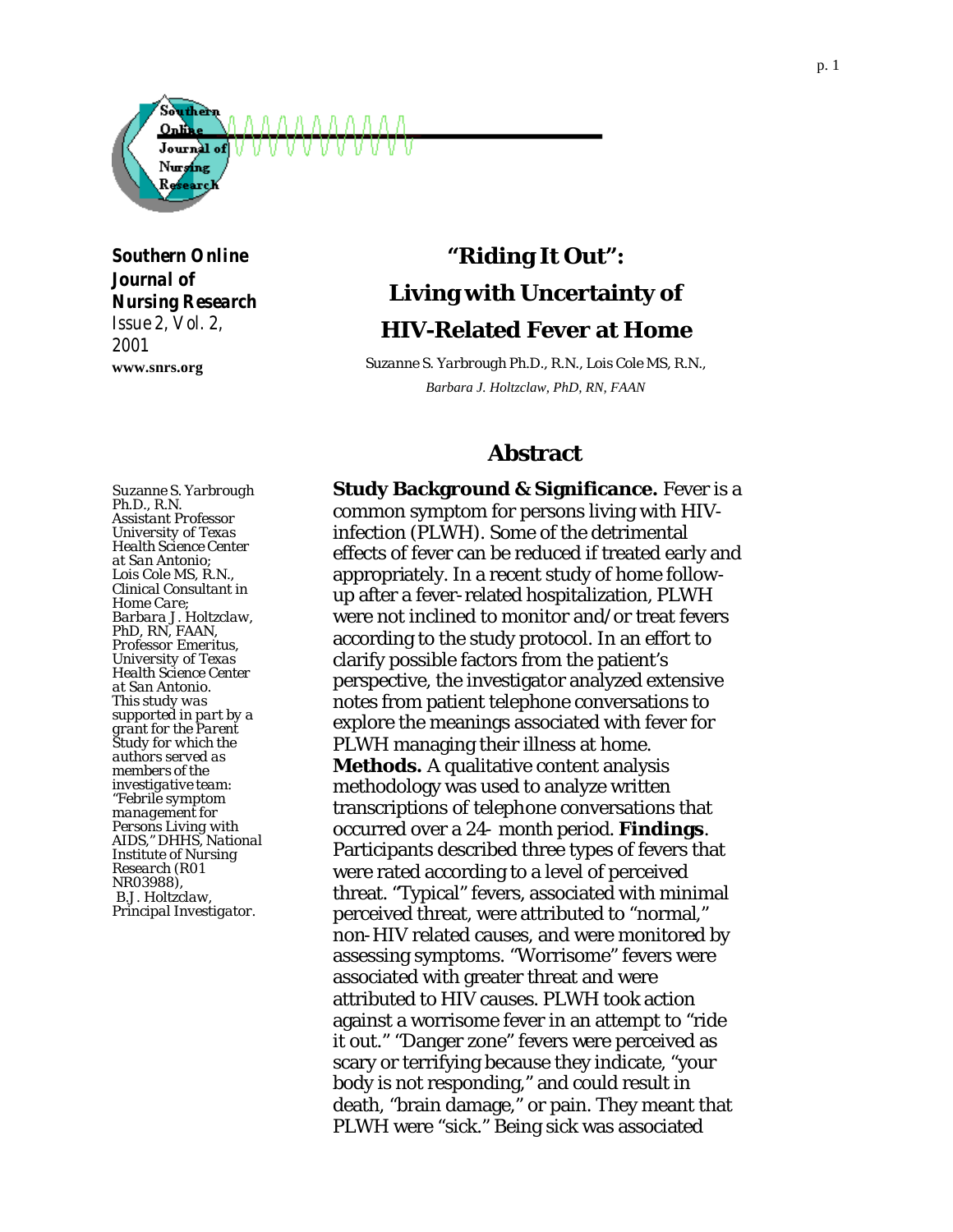with diminishing options and capacity to carry out the work of living. **Conclusions**. PLWH worked hard to monitor and manage fevers at home if they perceived them as harmful. Less severe fevers represent an uncertainty that is more comfortable to live with than being sick; therefore monitoring and management strategies used by PLWH were quite different from the strategies used by nurses.

# *Key words: HIV/AIDS, Self Care, Fever,*

*Uncertainty; Qualitative Research, Illness work, Chronic illness, Trajectory*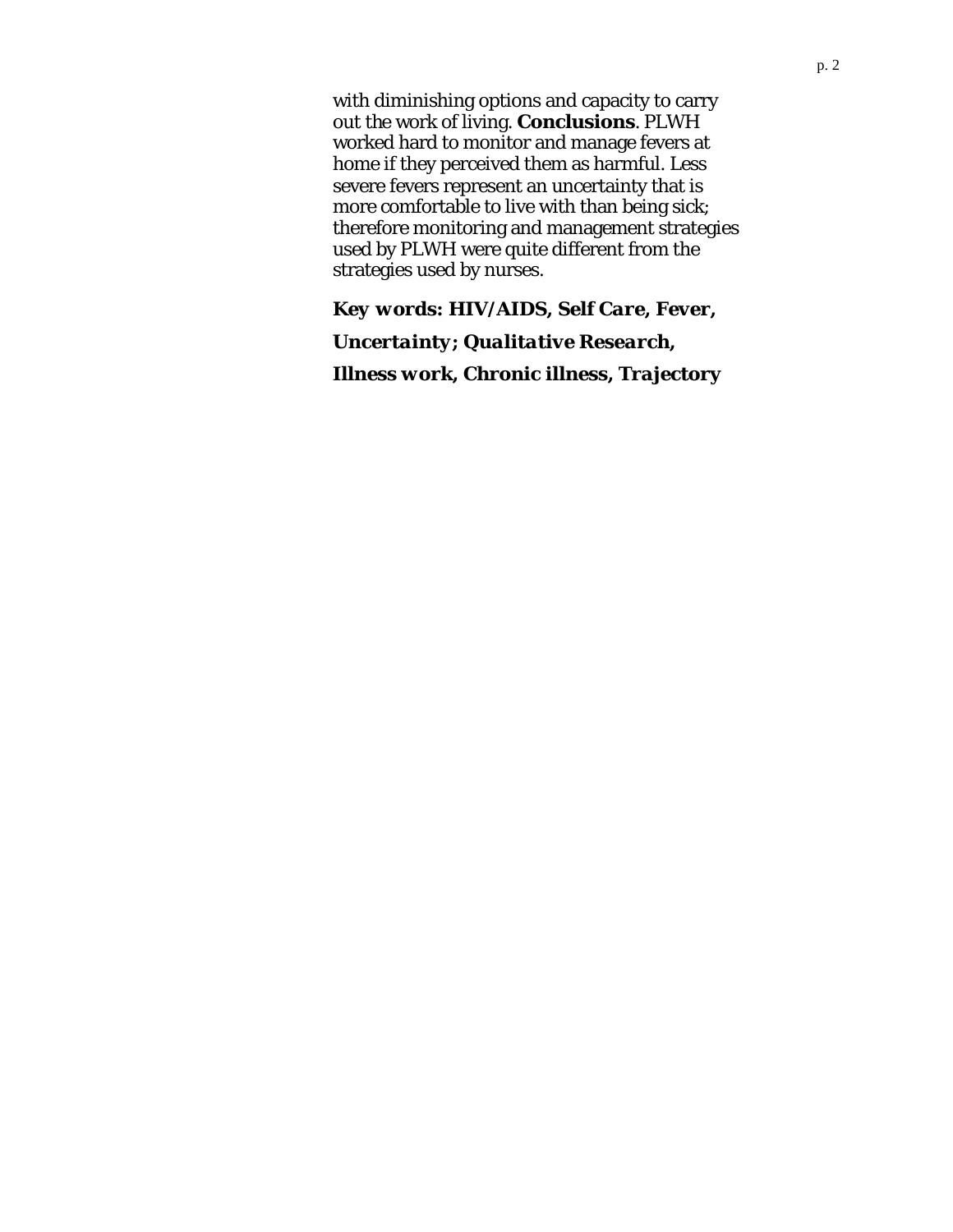**1** Holtzclaw, B. J. (1998). Managing fever in HIV disease. *Journal of the Association of Nurses in AIDS Care, 9* (4), 97 -101. **2** Ferrando, S. (1998). Behavioral research on AIDS – protease inhibitors and the new millennium: Comment on Kelly, Otto-Salaj, Sikkema, Pinkerton, and Bloom (1998). *Health Psychology, 17(*4), 307– 309. **<sup>3</sup>** Miles, S.A. (1997). HIV infection and AIDS: New biology, therapeutic advances, and clinical implications. Introduction. *Journal of Acquired Immune Deficiency Syndromes, 16*(suppl1),  $s$ 1–2. <sup>4</sup>Ferrando, 1998.<br><sup>5</sup>Kirk, S., & Glendenning, C. (1998). Trends in community care and patient participation: Implications for the roles of informal carers and community nurses in the United Kingdom. *Journal of Advanced Nursing, <sup>28</sup>*(2), 370–381. **<sup>6</sup>** Stall, R., Hoff, C., Coates, T.J., Paul, J., Phillips, K.A., Ekstrand, M., Kegeles, S., Catania, J., Daigle, D., & Diaz, R. (1996). Decisions to get HIV tested and to accept antiretroviral therapies among gay/bisexual men: implications for secondary prevention efforts. *Journal of Acquired Immune Deficiency Syndromes,* 

*<sup>11</sup>*(2), 151–160. **<sup>7</sup>** Holtzclaw, 1998.

# **"Riding It Out": Living with Uncertainty of HIV -Related Fever at Home**

## **Introduction**

The discovery of new drug combinations and improved understanding of prognostic indicators and pathophysiologic progression of the viral infection has changed the illness trajectory for persons infected with the human immunodeficiency virus (HIV). Persons living with HIV (PLWH) or acquired immunodeficiency syndrome (AIDS) are living longer and managing their illness independently at home . **1 - <sup>3</sup>** HIV disease is considered a chronic, rather than an acute, illness and the threat of death is less imminent.**4,5** However, longer survival and improved health are consequences of new treatments with their complex medication regimens that require PLWH to adhere to the HIV treatment plan and to learn new self-care strategies. These include measures to avoid onset of AIDS -related complications and prevent transmission of the HIV virus. **<sup>6</sup>** Fever is a common symptom and, to the PLWH, may be the fearsome harbinger of advancing HIV disease. Although some of the detrimental effects of fever can be reduced if treated early and appropriately in the clinical setting, **<sup>7</sup>** little is known about how PLWH deal with this particular aspect of living with HIV disease at home. The purpose of the study was to describe the meaning of fever and its impact on illness management skills for PLWH managing fever in the home environment.

## **Relevant Literature**

Management skills to deal with complicated combination anti-retroviral therapy regimens, side effects, and factors that interfere with self care strategies for PLWH are becoming more important to long-term survival. One issue addressed by health care providers is that PLWH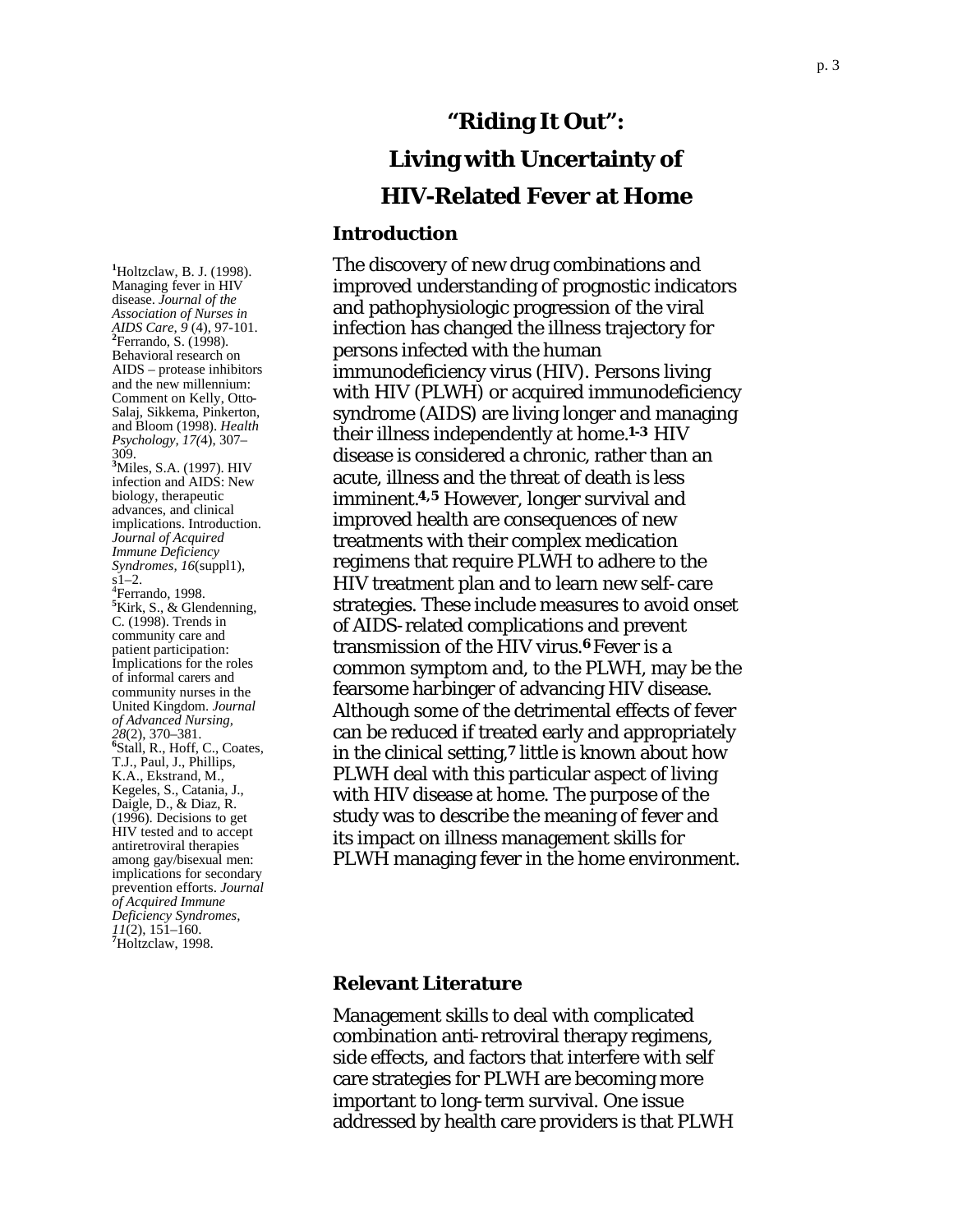**8** Crespo-Fierro, M. (1997). Compliance/adherence and care management in HIV disease. *Journal of the Association of Nurses in AIDS Care, 8*(4), 43-54. **<sup>9</sup>** Ferrando, 1998. **<sup>10</sup>**Miles, 1997. **<sup>11</sup>**Corbin, J. M., & Strauss, A. (1988). *Managing chronic illness at home.* San Francisco: Jossey-Bass Publishers.

**<sup>12</sup>**Jones, J. G. (1998). Nursing practice for HIV: A descriptive study. *Journal of the Association of Nurses in AIDS Care, 9*  $(5)$ , 53-60.

**<sup>13</sup>**Holtzclaw, 1998.

**<sup>14</sup>**Ibid. **<sup>15</sup>**Jones, 1998.

should be able and willing to do the work associated with self-care or management of these regimens.**8,9** Research in the area of HIV self-care has not addressed all of the potential workrelated issues involved.**<sup>10</sup>**

Corbin and Strauss**11** employed the phrase "illness work" to define self-care work involved in managing illness, and the long-term consequences of having a disease. Illness work refers to work done to manage an illness that is in addition to, or in conjunction with, the work of managing everyday life. It includes, but is not limited to, the work of managing complex medical regimens, eliciting assistance, self monitoring, and avoiding or managing potential crises. The patient's condition and the particular influences of the illness dictate the specific illness work. Illness work affects all aspects of life, especially the way that time is ordered and used. Illness work may be highly involved and perceptible to others, or considered invisible work, such as the work of revising one's biography in the face of the illness, or making sense of the illness experience.

#### *Self Management of Fever*

Fever is a physiologic defense that has both detrimental and beneficial effects,**<sup>12</sup>** particularly in persons with HIV infection. In HIV disease, fever often signals the onset of an opportunistic infection, a condition that is considered a crisis. Therefore, monitoring for fever as a sign of infection is crisis management: an important aspect of the person's illness trajectory. Fever and its inflammatory mediators contribute to progression of muscle wasting and malnourishment, both of which contribute to the downward illness trajectories in HIV disease.**<sup>13</sup>** The metabolic expenditure of fever also promotes fatigue. Therefore, fever symptom management is important to maintaining a stable illness trajectory.

While fever management in HIV/AIDS has been studied in the hospital environment,**14,15** the way patients manage this symptom in the home environment has not been addressed in the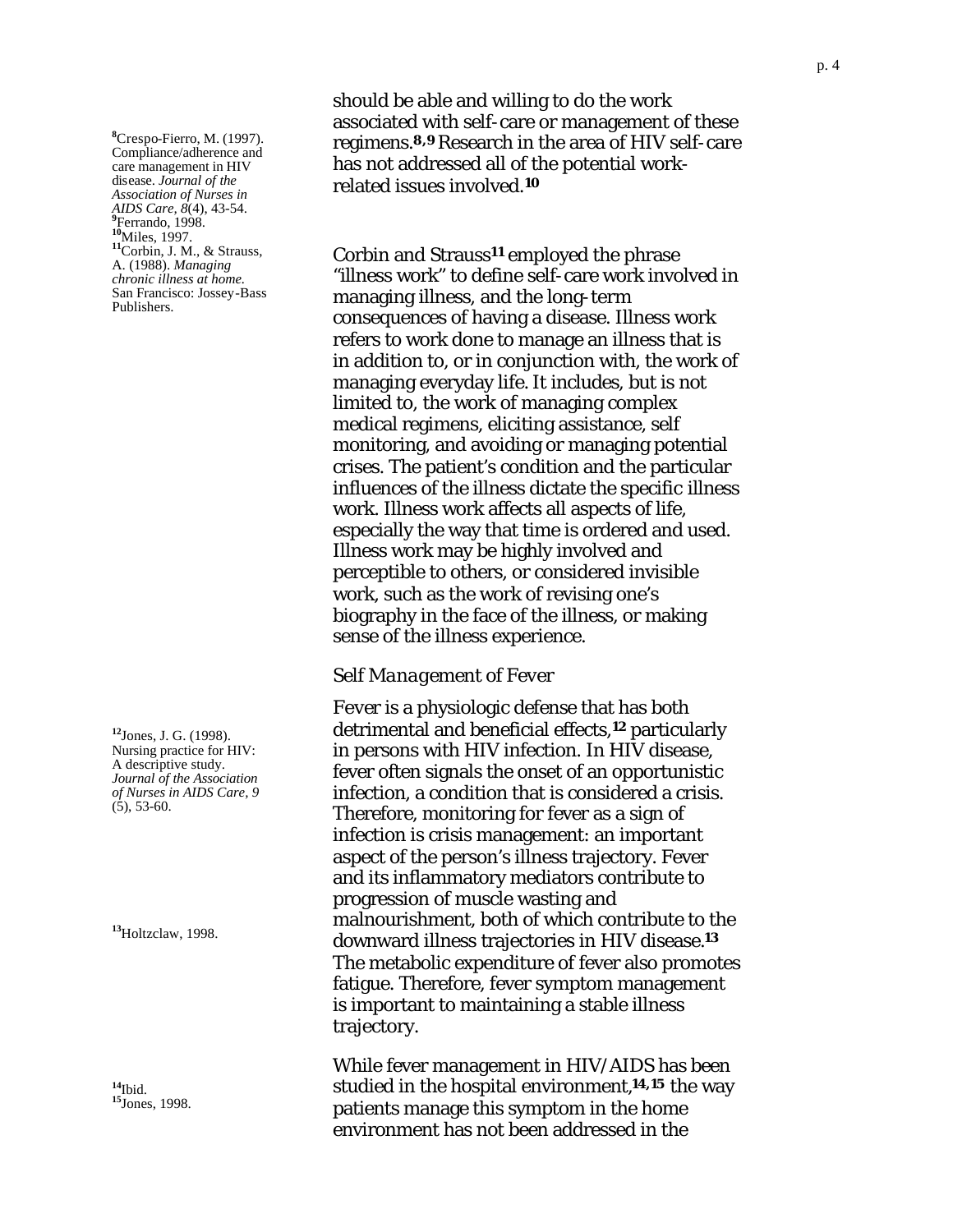<span id="page-4-0"></span>**<sup>16</sup>**Murphy, K., Liebman, M. (1995). Fever care: Does nursing instruction make a difference? *Journal of Emergency Nursing, 21*(5), 461 -463.

**<sup>17</sup>**Morse, J.M. (1997). Responding to threats to integrity of self. *Advances in Nursing Science, 19*(4), 21 –36.

literature. In a study of how parents perceive and manage children's fevers,**16** the fear of rising body temperature was the driving force for parental fever management strategies. Little is known about how patients and their families, regardless of disease context, manage fever in the home environment, or what fever means to them. According to Morse, the meaning of an illness event is important to illness management because attributing meaning to the situation permits individuals to endure illness work.**<sup>17</sup>** Such information is particularly valuable to caregivers, who may misinterpret behaviors by PLWH regarding fever as nonadherent or irresponsible.

### **Methods**

This study was initiated as analysis of anecdotal data obtained for reporting purposes during a quasi-experimental study assessing the effectiveness of a hospital-based nurse administered fever protocol and a home -based patient -administered protocol designed to prevent febrile shaking chills [\(Table 1\)](#page-21-0). Participants were PLWH discharged from the hospital following an acute febrile infection. All were participants in a hospital-based fever management study who agreed to participate in the home fever management portion of the study. Consent was obtained following an Institutional Review Board approved protocol. As participants in the hospital study neared time for discharge, the nurse investigator gave them instructions for monitoring their body temperature in the home setting. Study design was based on an assumption that every participant would experience fever at home.

Thirty -eight PLWH served as participants in the home study and agreed to follow a fever management protocol that included assessment for fever and fever treatment strategies. They also agreed to allow the nurse investigator to call them regularly and to make periodic home visits. Participants were asked to monitor body temperature several times per day, keep a diary of temperature readings and other signs or symptoms of fever, and record any measures taken to manage fever. Participants were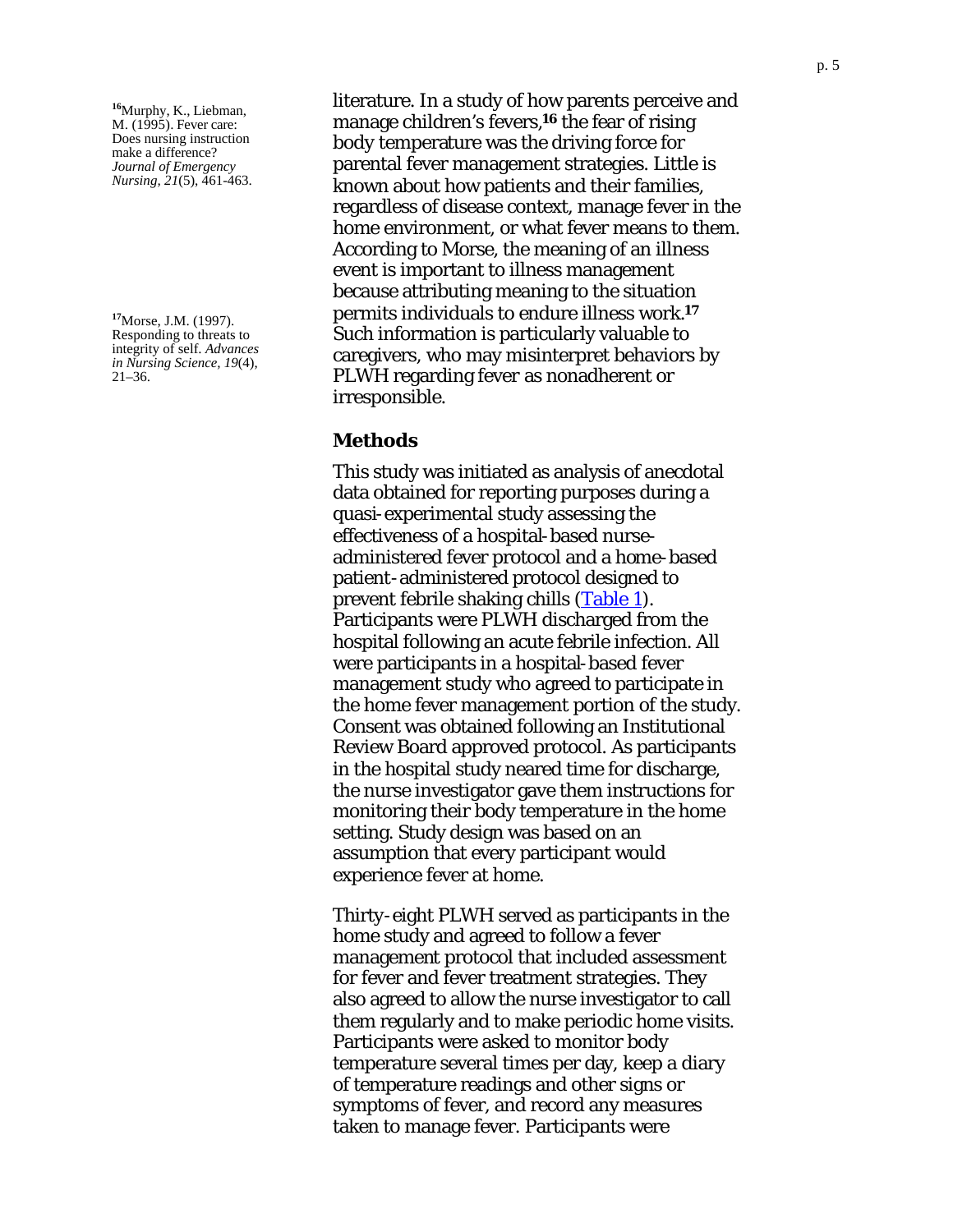<span id="page-5-0"></span>instructed to call the nurse investigator on a "fever hot line" if they had an oral temperature higher than 100 degrees Fahrenheit. When participants called the fever hot line for the first time, a coin toss determined their random assignment to either an experimental or control group. The experimental group received instruction regarding implementing the fever study protocol similar to that they received in the hospital  $(Table 2)$ . The control group received instructions to do those things that usually made them feel more comfortable during a fever. Once entered into a group, each participant was asked to treat fevers in the same manner each time there was a fever.

Improved infection control resulting from new effective drug protocols introduced at this time may have played a role in the low participation rate that followed. Only 11 of the 38 participants who entered the home fever study ever called the fever "hot line" to report fever. Some took their temperatures and maintained their diaries at least sporadically, but none followed the protocol as instructed. The investigative team considered it crucial to explore the situation in a more naturalistic way to learn more about the fever experience at home.

During the 24-month duration of the home fever study, the nurse investigator called each of the 38 participants monthly inquiring about their experiences and recording the notes that were the source of data for the study reported here. Most fever episodes were reported during these telephone calls, rather than through the mechanisms planned for the home fever study: the fever hot line or fever diaries. The conversations that occurred between study participants and the nurse investigator were recorded in notes that were maintained as data. During each telephone conversation, the nurse investigator inquired about fever episodes, participant's general health experiences and their perceptions of fevers. The conversations were recorded in near verbatim notes as they unfolded with participants.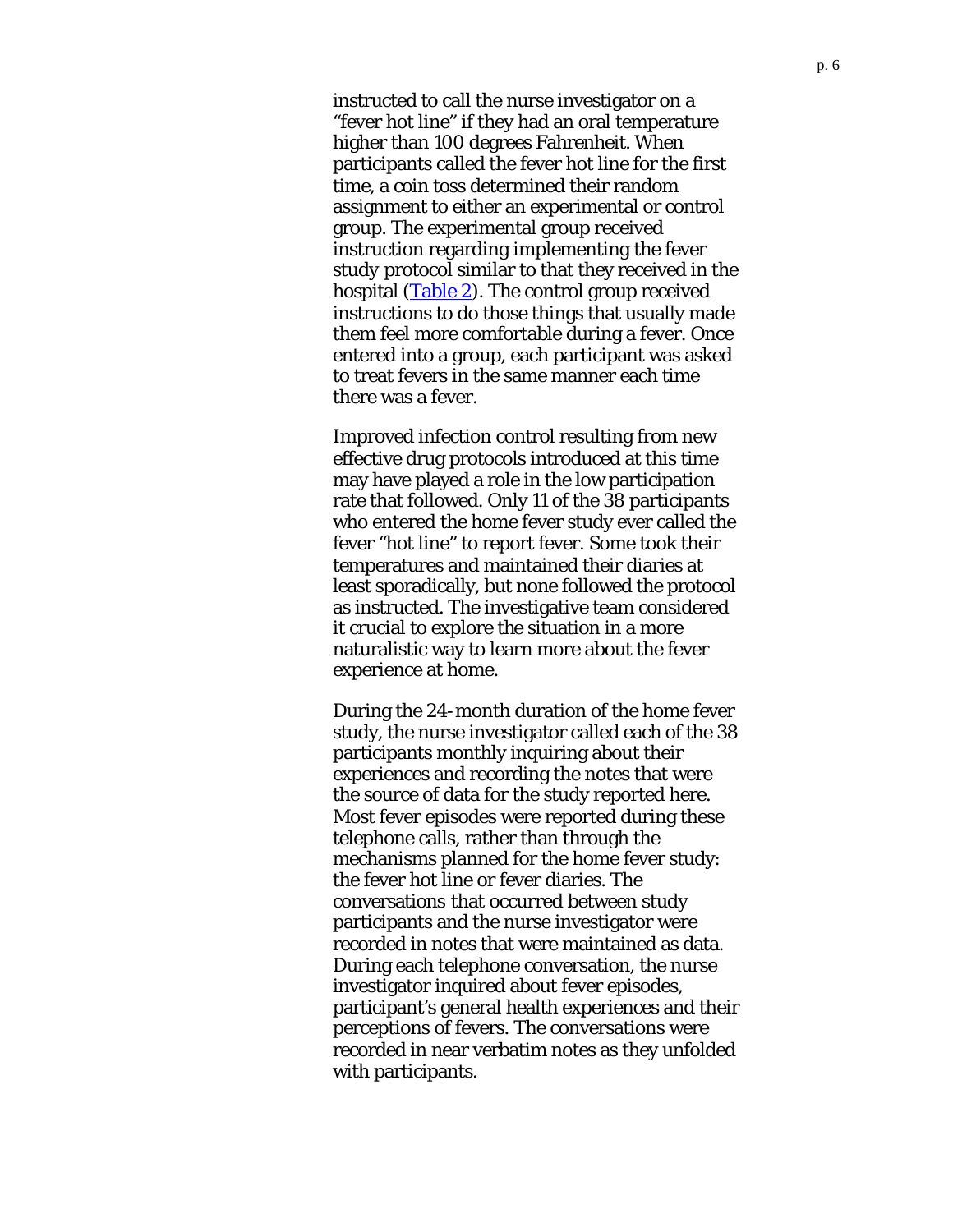Following the conclusion of the home fever study, analysis of the notes recorded by the nurse investigator was undertaken as a means to answer the question, what does it mean to experience a temperature elevation or fever when managing HIV at home? The qualitative content analysis study reported here was undertaken as a means to describe fever from the perspective of those participating in the home fever management portion of the study. The notes were analyzed to answer the specific research question: What is the meaning of fever and how do PLWH make decisions about managing fever in the home?

#### *Sample*

All 38 study participants who entered the home study and provided data for this study were diagnosed with AIDS. All but two were males. The mean age was 39 and each subject had at least one HIV-related hospitalization.

#### *Data Collection*

Telephone conversations began in 1996 when the first participant was released from the hospital. The nurse investigator called each participant at least monthly. The number of calls to each participant ranged from one, made near the end of the study, to 29. The length of the call depended upon what was happening with the participant at the time of the call or since the last conversation. When no fevers or other issues were reported, the note consisted of just a sentence or two reporting this information. The conversation was lengthier when there was a fever-related event.

Each telephone interview was documented, as it occurred, in the form of an anecdotal note using quotations as much as possible. Data included notes about conversations with participants and their families, and the nurse's perceptions of the conversations. If not recorded during the conversation, the information was recorded as soon as the conversation ended.

If participants had experienced a fever, the investigator asked about the fever experience and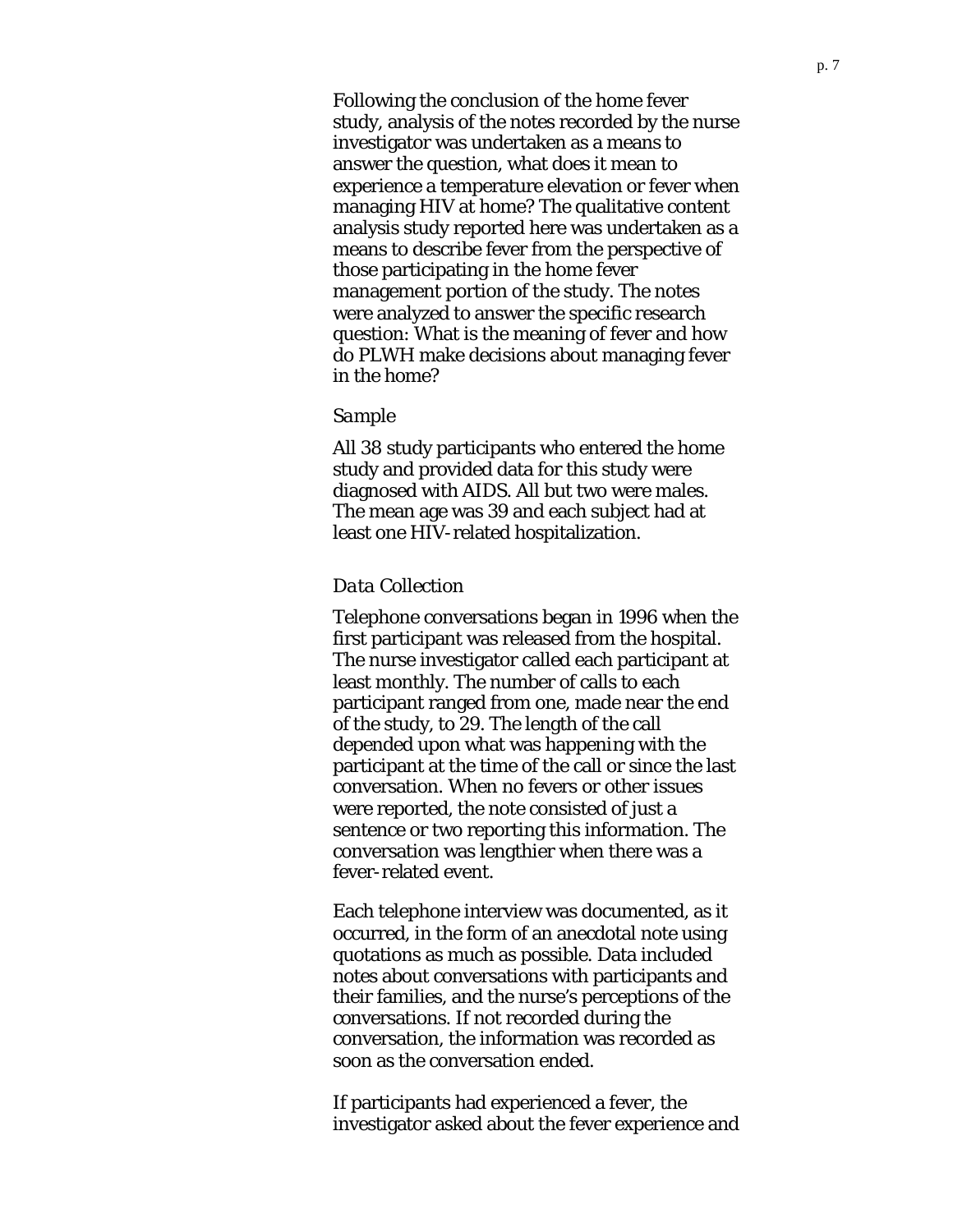treatment strategies participants used. The investigator also asked about the daily fever diaries. Since participants were not using the diaries on a regular basis, if at all, the investigator asked questions about temperaturetaking activities and how participants felt about those activities.

#### *Data Analysis*

A qualitative content analysis methodology**18-20** was used to analyze written transcriptions of the telephone conversations. Data were coded into major descriptive themes and sorted into categories during data reduction. Major themes and categories were recorded on note pages and sorted into more specific categories for each theme. Categories were analyzed searching for classifications of the meaning of fever and instances when the meaning changed until patterns and relationships became evident. Theme and category note pages, coding notes, and memos were maintained for an audit trail.

As themes emerged, analysis lead to hypotheses related to the meaning of fever and subsequent fever-related activities. At that point, the nurse investigator and the researcher analyzing the data visited two participants. They were asked to describe fever and temperature elevation experiences as a means to validate themes and hypothesized relationships thus assuring data saturation/redundancy.**21**These validation participants were selected in part because they were available and because each had experienced at least one fever during the period of the home fever study. The descriptions derived from data analysis were shared with these participants. They were asked if the description fit with their view of fever and fever management. Both agreed with the analysis as presented.

#### **Results**

Data reduction revealed two major themes: 1) Participants described their fever experiences in terms of a comparison between an experience of being "sick" which included having "fever" and 2) a less ominous experience of having a

**<sup>18</sup>**Krippendorff, K. (1980). *Content Analysis: An introduction to its methodology.* Newbury Park, Ca.: Sage Publications. **<sup>19</sup>**Szabo, V., Strang, V.R. (1997). Secondary analysis of qualitative data. *Advances in Nursing Science, 20*(2), 66 – 74. **<sup>20</sup>**Knafl, K.A., Webster, D.C. (1988). Managing and analyzing qualitative data: a description of tasks, techniques, and materials. *Western Journal of Nursing Research, 10*  $(2)$ , 195–210.

**<sup>21</sup>**Szabo & Strong, 1997.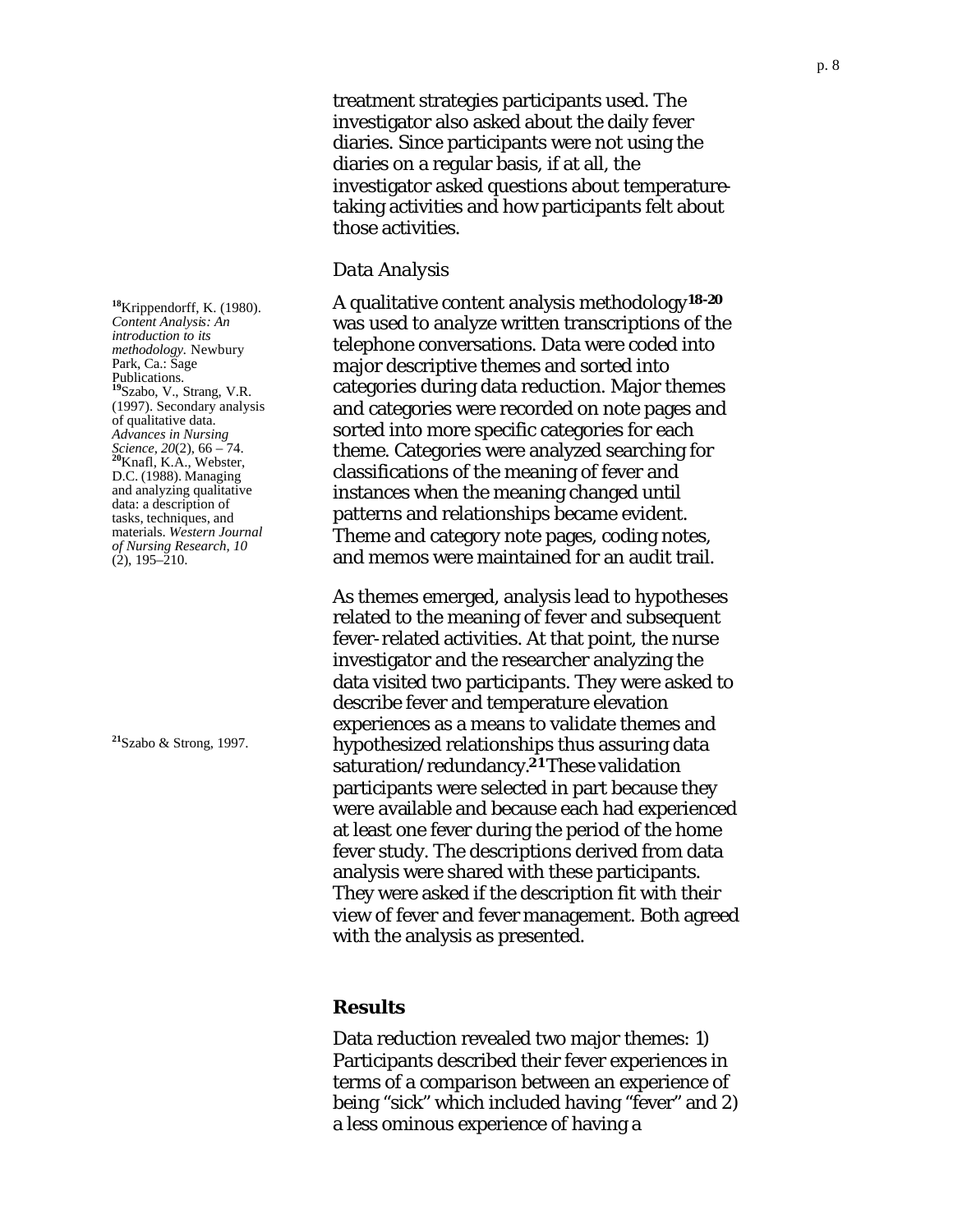<span id="page-8-0"></span>temperature elevation while not being "sick" or particularly "worried" about the experience. [\(Table 3\)](#page-22-0) Both issues, fever and temperature elevation, were discussed within the context of each participant's personal perceptions of health at the time of the fever or temperature elevation episode. Although no specific descriptive data were available describing each participant's experience with HIV disease, each spoke about an isolated "fever" or temperature experience within a context of living with HIV disease and the experiences of having had AIDS fevers.

Participants rated their fevers on a hierarchy of perceived seriousness. This was based on their perception of being at risk of becoming ill: interpreting fever experiences in light of overall health. "Fever" meant something more than a reading on a thermometer or a disease state. "Fever," for the participants in this study, was a subjectively significant elevation in temperature accompanied by "worrisome" symptoms and was viewed as a harbinger of being "sick." Being "sick" meant that the individual had entered a "danger zone" where there was certainty of living with disability or narrowing options associated with AIDS, or death. Therefore, fevers were rated according to a perception that the fever did or did not pose a threat. Less threatening temperature elevations, were called either "worrisome" or "typical." These temperature elevations were associated with less subjectively significant symptoms similar to those experienced by persons who do not have HIV disease, thus the term typical. These fevers were associated with feeling well and were not associated with being "sick" or in the "danger zone."

Participants described three classes of fevers/temperature elevations and associated threat categories. "Typical" fevers were associated with minimal perceived threat attributed to "normal," non-AIDS related causes, according to one participant. These usually caused no concern or special treatment, other than monitoring symptoms. The second class, "worrisome" fevers, were associated with greater threat and attributed to AIDS causes.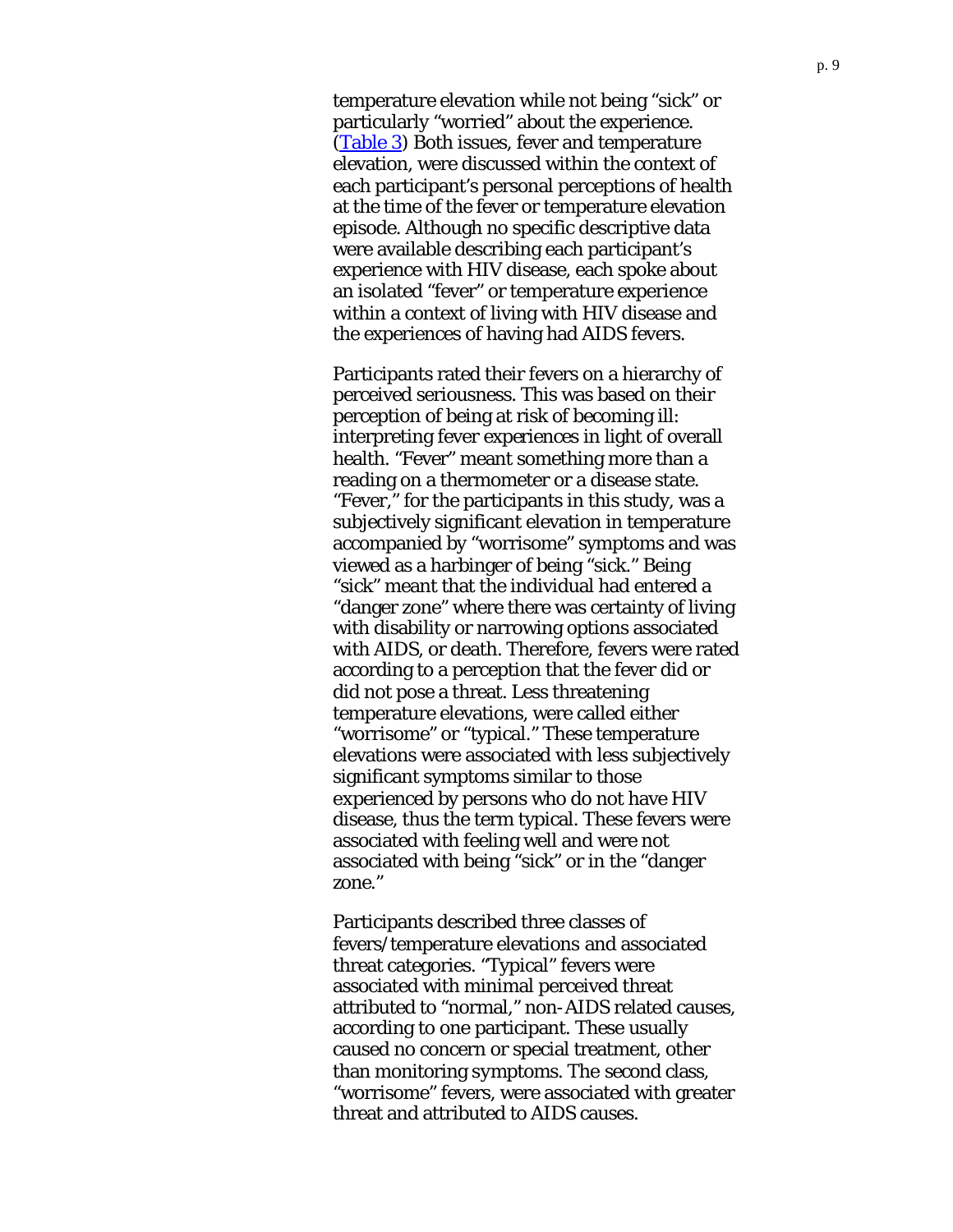Participants monitored symptoms and instituted home remedies, such as going to bed and covering up. They called these activities "riding it out" as one would ride out a storm waiting for the calm. The third and most threatening, class of fever was a "sick" or "danger zone" fever. These fevers were perceived as "scary" or "terrifying." They denoted "your body is not responding" and could result in death, "brain damage," or pain. "Danger zone" fevers were discussed in relationship with being "sick."

The three classes of fevers fell within two illness categories, being "sick" and "feeling well." Being "sick" was linked with "danger zone" fevers. It meant having diminishing options or capacity to manage the work of living. "Typical" and "worrisome" fevers happened in a context of "feeling well." "Feeling well" was associated with health or vigor, and a wider array of options for living. PLWH preferred to maintain hope associated with "feeling well" and therefore, preferred to live with some uncertainty when they were experiencing "typical" or "worrisome" fevers. Participants talked about preferring not to validate sensations such as chills, or sweating by taking a temperature reading if the symptoms were perceived as "typical." Strategies, including avoidance behaviors such as not taking temperatures, were used to elude having to face the threat associated with being sick.

One participant described a typical fever in this way:

> "Well, I sometimes feel warm, sorta flushed in my face and head, so I check my temperature. The most it has gone to is 99.8, but it goes away by the time I go to bed. I don't write it down cause… well, I guess I just don't want to mess with it…I guess it's just something, I think, that its O.K., so don't jinx anything… You know, it's not just the fever I don't want to think about. I guess I know that if I get fever, I can expect to get sick again like before."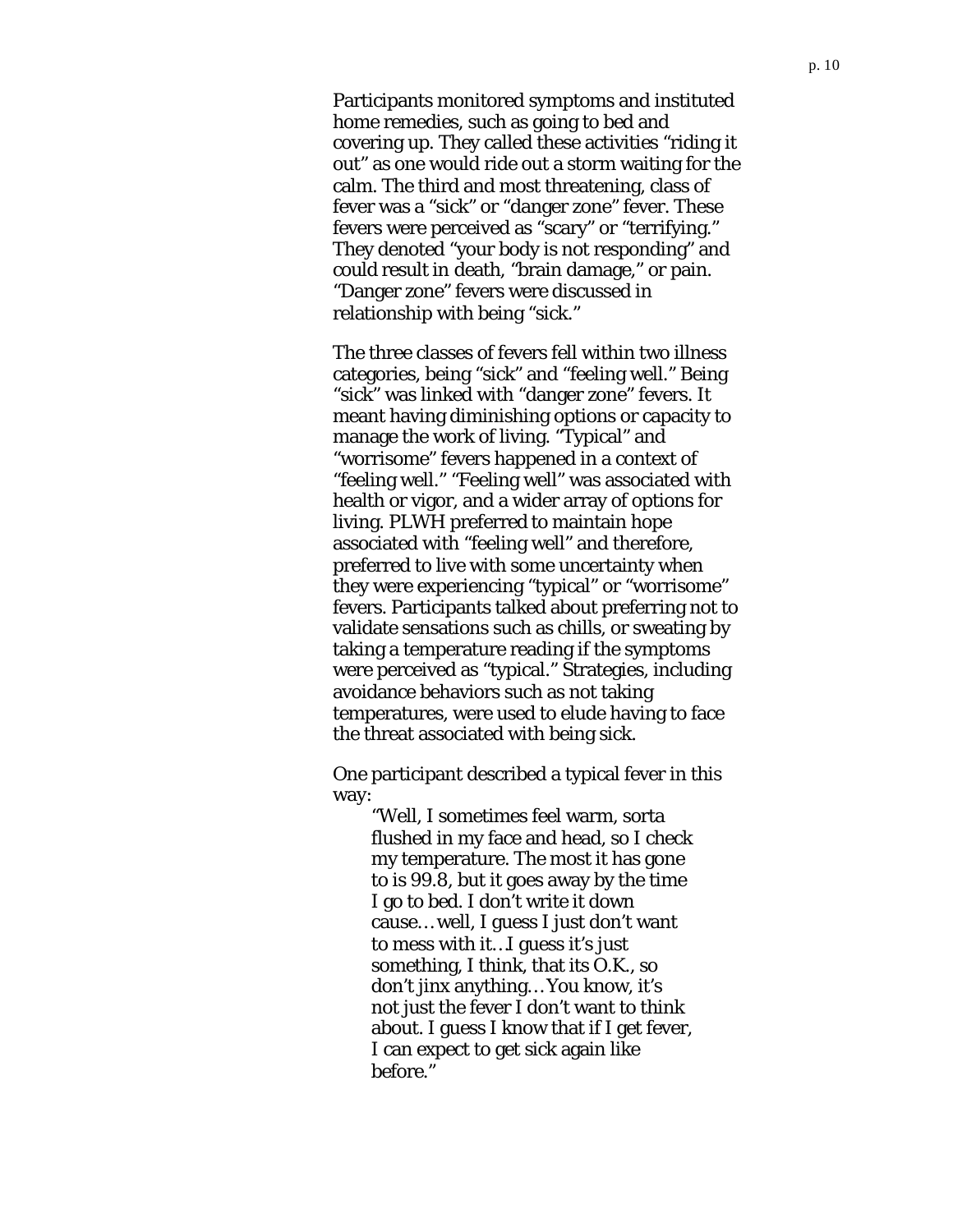#### *Being "Sick"*

Being "sick" meant that horizons or options related to living were contracting. Participants felt that they had fewer options for living with AIDS. They were less able, both physically and emotionally, to manage the work of living with AIDS. PLWH talked about being unable to "see a way out. " One commented: "Everything seems worse." In general, comments were related to narrowing options such as the following: "Your body is falling apart. You have to learn to live with that. Don't get expectations beyond that." Participants had to focus on their diagnosis and managing their illness as opposed to imagining a future. There was "a lot of work" associated with being "sick."

Participants who described being "sick" and "danger zone" fevers commented that they did not have the energy for any type of work. They said that they experienced mental distress resulting from attention to their diagnosis and unknowns. "You feel drained and exhausted, never knowing what they will tell you." One participant talked about the "reality of AIDS" and others defined this issue in terms of "fear" or "terror." "Fear" was about a variety of possibilities both physical and existential, things like "brain damage," "extreme pain," and "death." They discussed their lives only in terms of the illness. Whatever a participant's specific concern, they viewed being "sick" as being in the "danger zone."

#### *Feeling Well and Temperature Elevations*

Most participants were not living in the "danger zone." The study was being conducted during the time when new drug regimens were being introduced. Study participants were experiencing improved health and they chose to focus on being or feeling well rather than taking temperatures. Many of their conversations with the nurse investigator were about activities associated with daily living rather than what Corbin and Strauss called "illness work."**22** They said that they were not experiencing fever, night sweats, chills, or other signs and symptoms of "the disease."

**<sup>22</sup>**Corbin & Strauss,1988.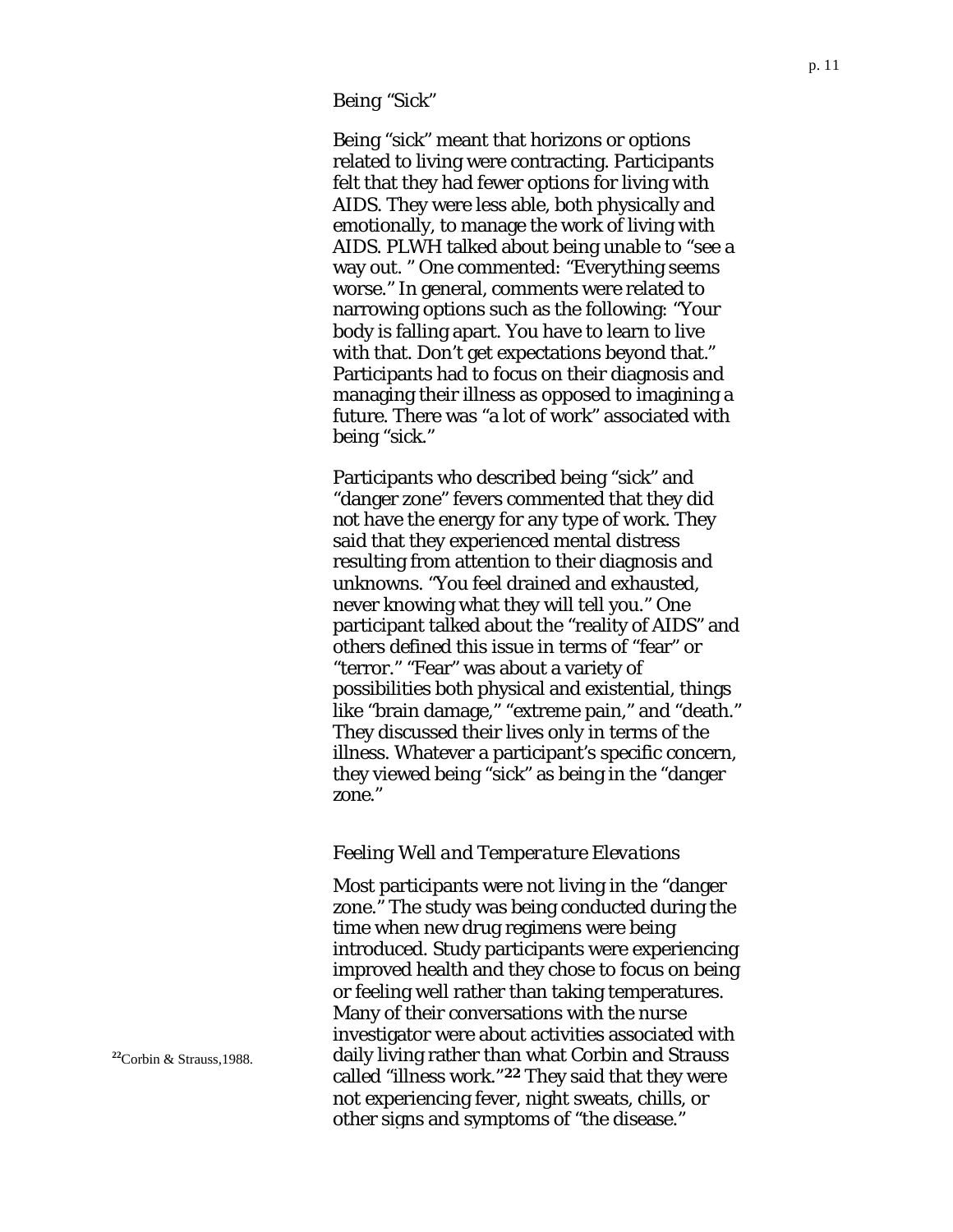Although they knew that they were "not cured," they reported that they were feeling well. They reported feeling well even though they were continuing to manage complicated medical regimens and might possibly be experiencing side effects from medications.

Well participants told the nurse investigator that they were able to participate in normal activities associated with living in spite of having to take medications and follow up with physicians. Participants talked about being able to "think about having a future to make plans." They talked about engaging health promotion activities, such as taking part in physical activities like water aerobics or body building programs. They also ate nutritious diets and did things to improve their mental outlook and to reduce stress. Some returned to work.

They acknowledged the potential for becoming sick. One commented: " I have to take care of myself. If I don't, there's going to be hell to pay... the virus will take over and I'll get sick again, or die, one or the other." Another talked about seeing the potential of a "real future… I'm beginning to believe that I have a reason to actively pursue goals… I've started eating right, quit smoking, drinking. I exercise. I've given up all my vices." They engaged in monitoring, testing out theories about signs and symptoms, and developing hypotheses about individual reactions and their relationship to sickness, but did not want to measure a temperature. Each participant had become expert in interpreting individual signs and symptoms that included interpreting and managing those associated with fever or an elevated temperature.

Strategies to evaluate and manage temperatures, when they did occur, were aimed at maintaining the status of "feeling well." Having a temperature, validating fever with a thermometer, was perceived as a harbinger of being "sick." Participants who felt well did not take their temperatures on a daily basis as requested for the study. Often they did not take a temperature even when they were experiencing symptoms indicative of fever. They did not want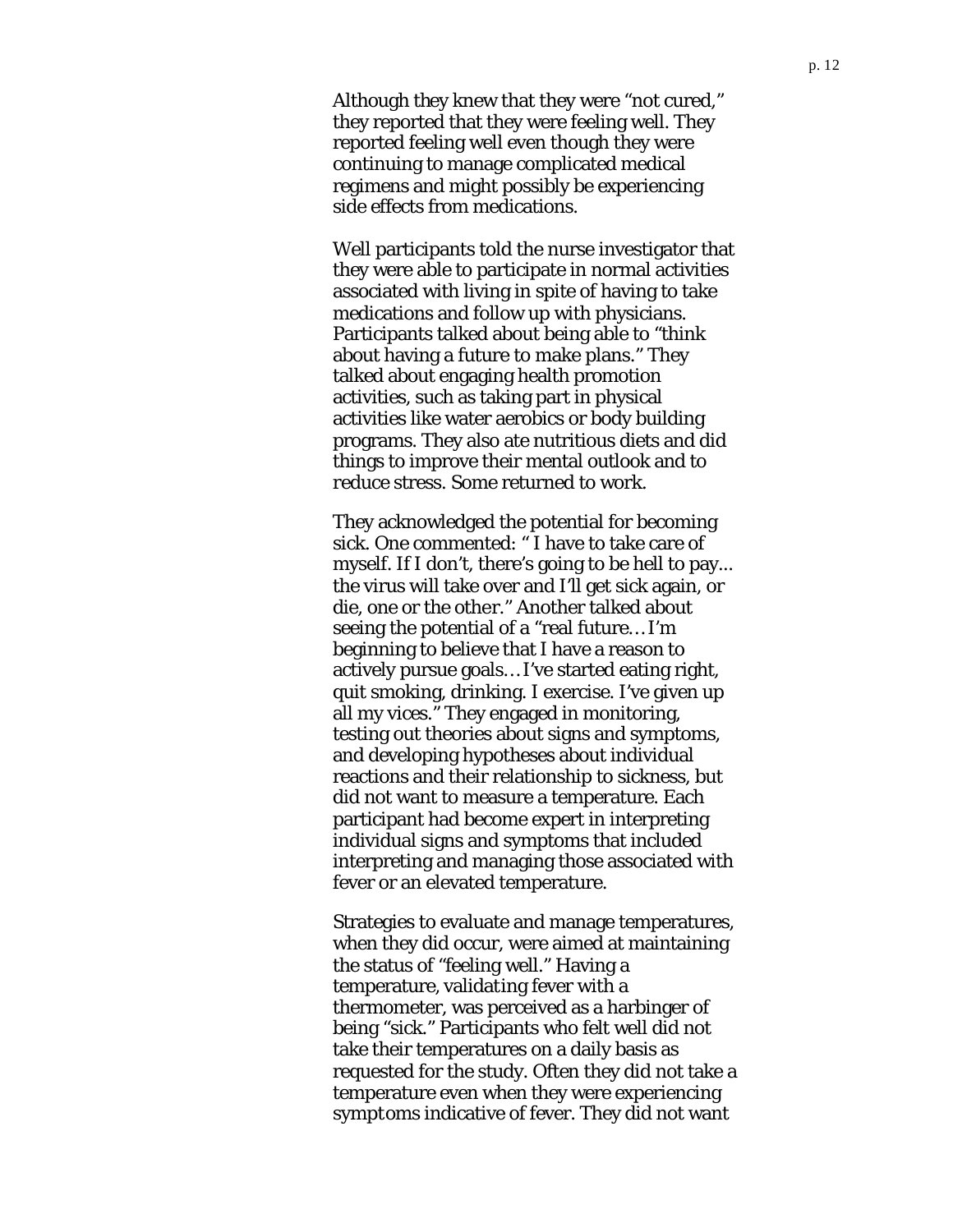to take their temperature because the action itself was a reminder of the "worries" associated with being "sick." When feeling well they did not want to do anything that would threaten this precarious position, either returning them to the "danger zone" or causing them to think about being there. One person said:

> "I don't want to be continuously thinking about having AIDS. I know I'm not cured. I have to take prescriptions, see the Doctor, all that, but checking the temperature is a negative for me. When I have a fever I know that I'm sick and everything seems worse."

Participants did have a means of assessing symptoms they might be experiencing to ascertain whether they had a temperature. They employed rather intricate self -assessment schemes that included evaluating activities and potential causes for symptoms as well as the potential threat posed by symptoms. Harbingers of a temperature elevation, "typical" or "worrisome" fever, were noted before the actual event. The signs were individual. However, most participants perceived a difference in their normal pattern of feeling well. They might feel "tired," or "chilled." These chills were different from the chills associated with a sick or "danger zone" fever event. "I get chills, especially in my face and neck, then they start moving to my arms and legs." Some experienced a feeling of being warm. Whatever pattern, participants were each able to provide the nurse investigator with a detailed description of the particular signs that they identified as harbingers of fever.

Participants utilized this diagnostic process as the means to determine if the sensations were associated with an activity as opposed to being an indication that they were indeed becoming "sick." One participant described the different processes and interpretations. He explained his interpretation of a "typical" fever by telling of a non-typical, "sick" or "worrisome" fever. He awoke from a nap with a "worrisome" fever, "my shirt drenched and having pain, being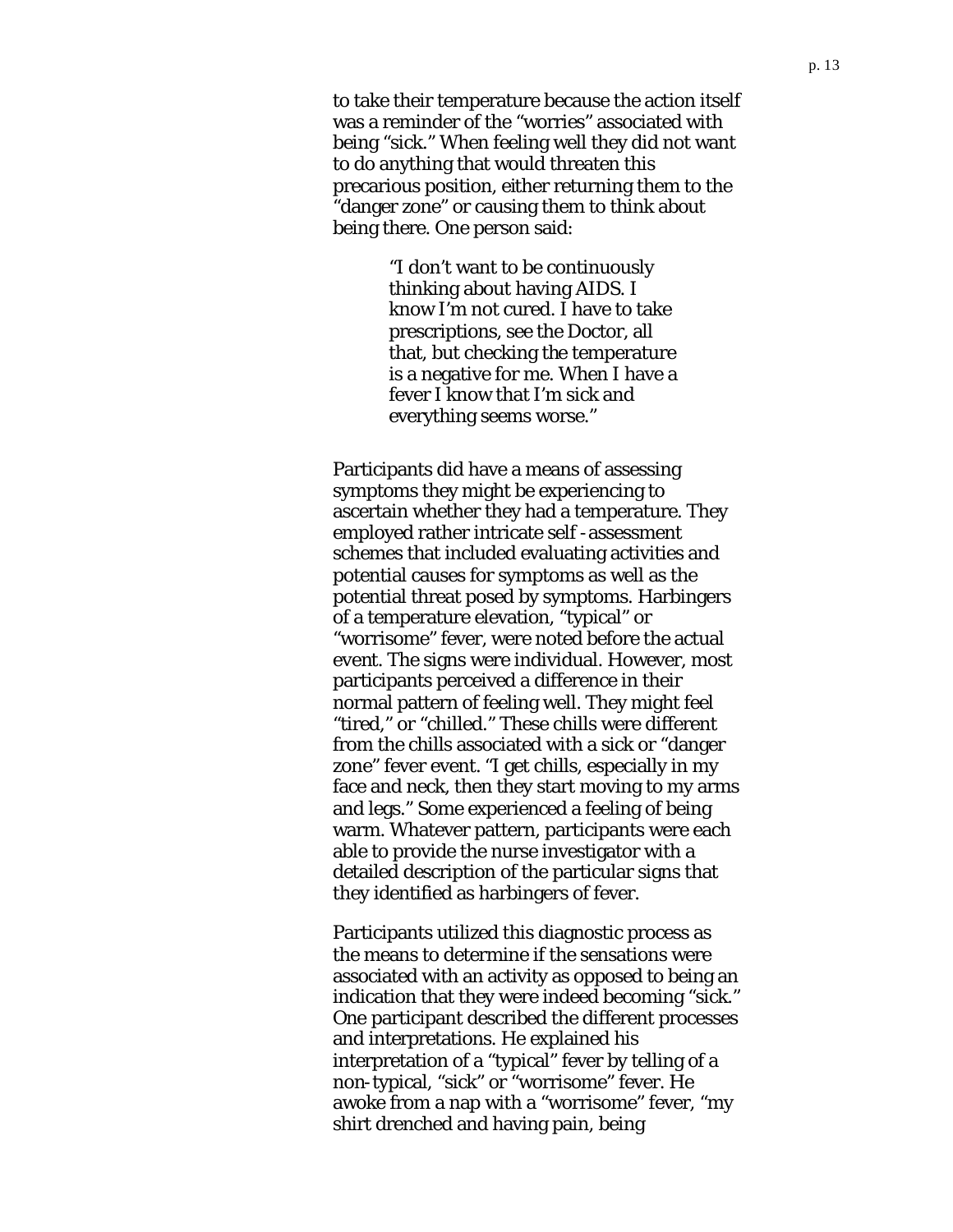exhausted." He took his temperature. When he had a "typical" fever he said: "I feel really warm, but I wasn't tired, having sweats, or any other symptoms I used to have."

#### *"Typical" Fevers*

"Typical" fevers were not perceived as a threat. They were "little fevers" and were attributed to causes other than AIDS. They were similar to those that typically happen to anyone. They may have resulted from overexertion or exposure to the elements. These fevers required less treatment. Some resolved spontaneously and others only required an antipyretic medication, rest, and/or fluid replacement. The actual temperature range (up to 101.6**o** F) when participants did take a reading was lower than that of " worrisome" or "sick" fevers. These fevers were not reported to the nurse investigator when they happened, but were described during a routine call.

One participant related the following experience with a "typical" fever. He had a temperature of "101.2 $\degree$  F elevation at the coast after being on the beach all day. Took two aspirin, the fever went away with no chills or sweating. Drank lots of fluids 'cause I was dehydrated." This participant reported another similar "typical" fever episode in which he felt hot and feverish after a long day. "I just relaxed, drank a soda, and it was normal in an hour."

Fluid replacement was a strategy that was often employed. Rest, whether going to bed or just curtailing daily activities, was another. Antipyretic use varied based upon the circumstances. Some participants included a psychological adjustment in their treatment regimen such as "keeping mentally straight, clear thinking keeps you from getting sick." Others resorted to herbal teas and vitamin preparations to help promote feeling well.

#### *"Worrisome" Fevers*

When participants called the fever hot line to report a fever to the nurse investigator, they were experiencing a temperature elevation ranging from 100.9o F to 103o F. They were more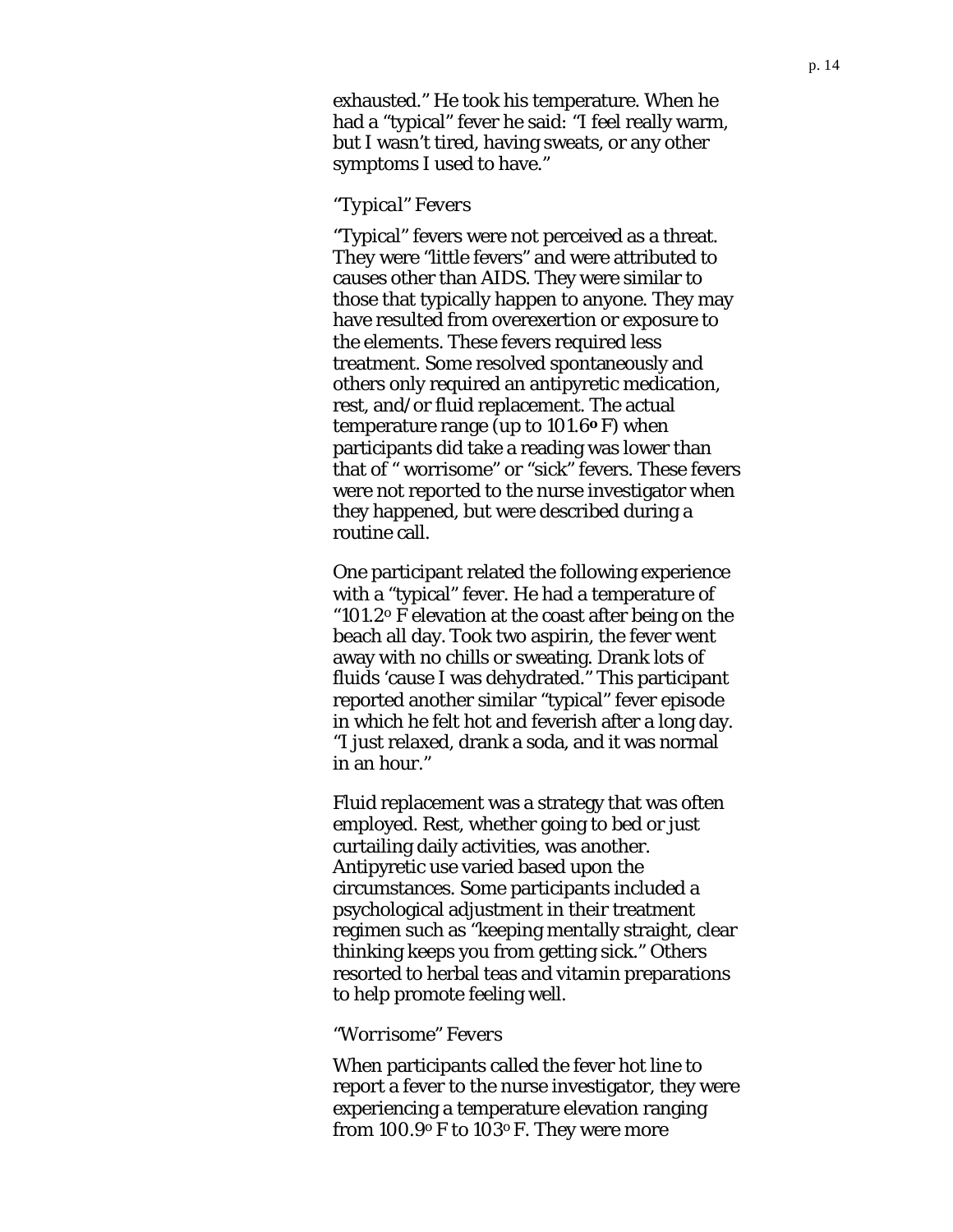concerned about the potential threat associated with this higher fever. Typically, participants called because they were seeking advice from the nurse about managing the fever so that they could avoid becoming "sick." This fever was associated with symptoms that were more significant and was usually associated with sweating, fatigue, and chills. These symptoms were a source of greater discomfort than when they occurred with a "typical" fever. Other physical symptoms that were more apt to be associated with infection accompanying the fever symptoms included headache, sore throat, sinus drainage, and gastrointestinal distress or general malaise. Participants talked about their fears of becoming "sick" when they talked to the nurse investigator about their "worrisome" fevers. Fever treatment strategies were aimed at maintaining "hope." Participants wanted to manage the fever at home. They hoped that treatment strategies would effectively forestall becoming sick. They talked about the activities associated with feeling well that they were involved in and the importance of being able to continue those activities. One said:

> "I have enrolled in a massage therapy class… have really enjoyed it. I only have two weeks left and I don't want to get sick and not be able to finish. I've been doing so much to begin living my life; for so long I've been afraid I'd die; then with therapy I've done so much better…Now I'm afraid to try to live 'cause if I spend time around people and still get sick…It's so ironic, you're afraid to die and you're afraid to live."

Participants feared becoming "sick" and losing all that had been gained while feeling well. Therefore, the focus of treatment was to "ride it (the fever) out" waiting for the fever to "break." Riding out the fever did not mean that participants did nothing about the fever. "Worrisome" fevers demanded attention. They could not be ignored and they were not. Strategies for managing "worrisome" fevers were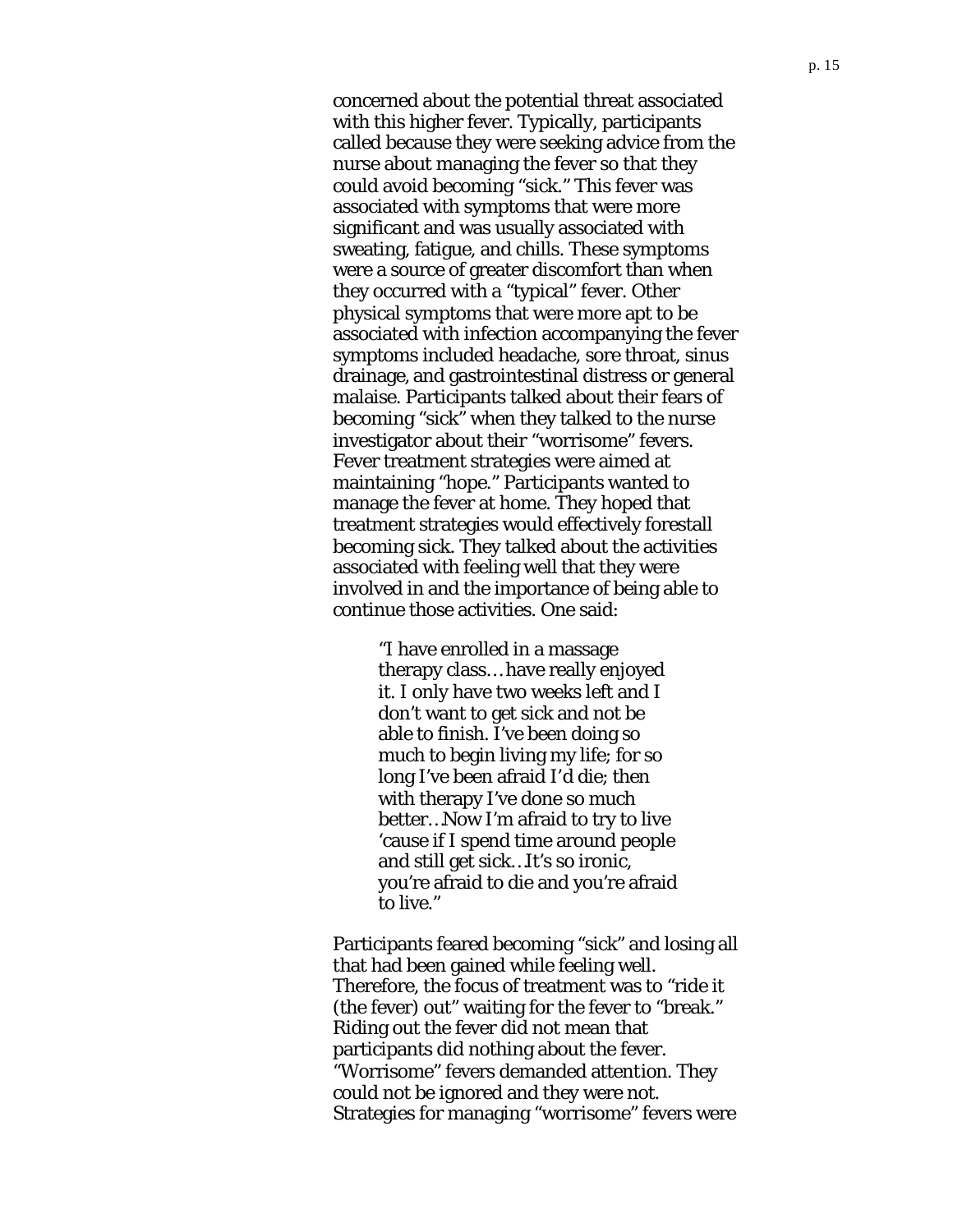more elaborate. Some participants, who had called the fever "hot line" and been entered into the experimental group, had received very specific fever management instructions, which included information about dressing, resting, taking fluids, taking antipyretics, when to resume bathing, and how to maintain the environmental temperature in the home. They followed these instructions for the most part, but modifying things as necessary to accommodate special and specific needs. They all commented that they did not experience the usual debilitating effects of the fever when their temperature returned to normal. "I feel great, no fatigue and my mouth is moist," one participant said.

Others, who did not receive fever management instructions either because they had never called the "hot line" to report a fever or because they had been assigned to the control group when they called, also implemented elaborate strategies for managing the fever episodes. Because they perceived this fever as more than just typical, they were more active in their management strategies intending to "ride out" the fever and lessen its effects. Strategies included altering their clothing to provide more warmth and comfort. They got into bed, and drank fluids of varying temperatures: from chilled drinks to warm herbal teas. In all but one case, they took antipyretic drugs when they were available. One person intentionally avoided taking antipyretics. This individual wanted to be able to evaluate what would happen without them. Participants were apt to adjust the temperature in their homes; some warmed their homes, while others used a fan to cool themselves In addition, as soon as the fever "broke" with sweating, they changed clothes and usually bathed.

One participant's treatment regimen was described in a nursing note. "The participant began with taking an antipyretic and if the fever did not respond to the medication he takes a luke-warm bath with the heat lamp (in ceiling) on. He usually gets strong chills – then the fever goes down. Then he gets out of the tub – gets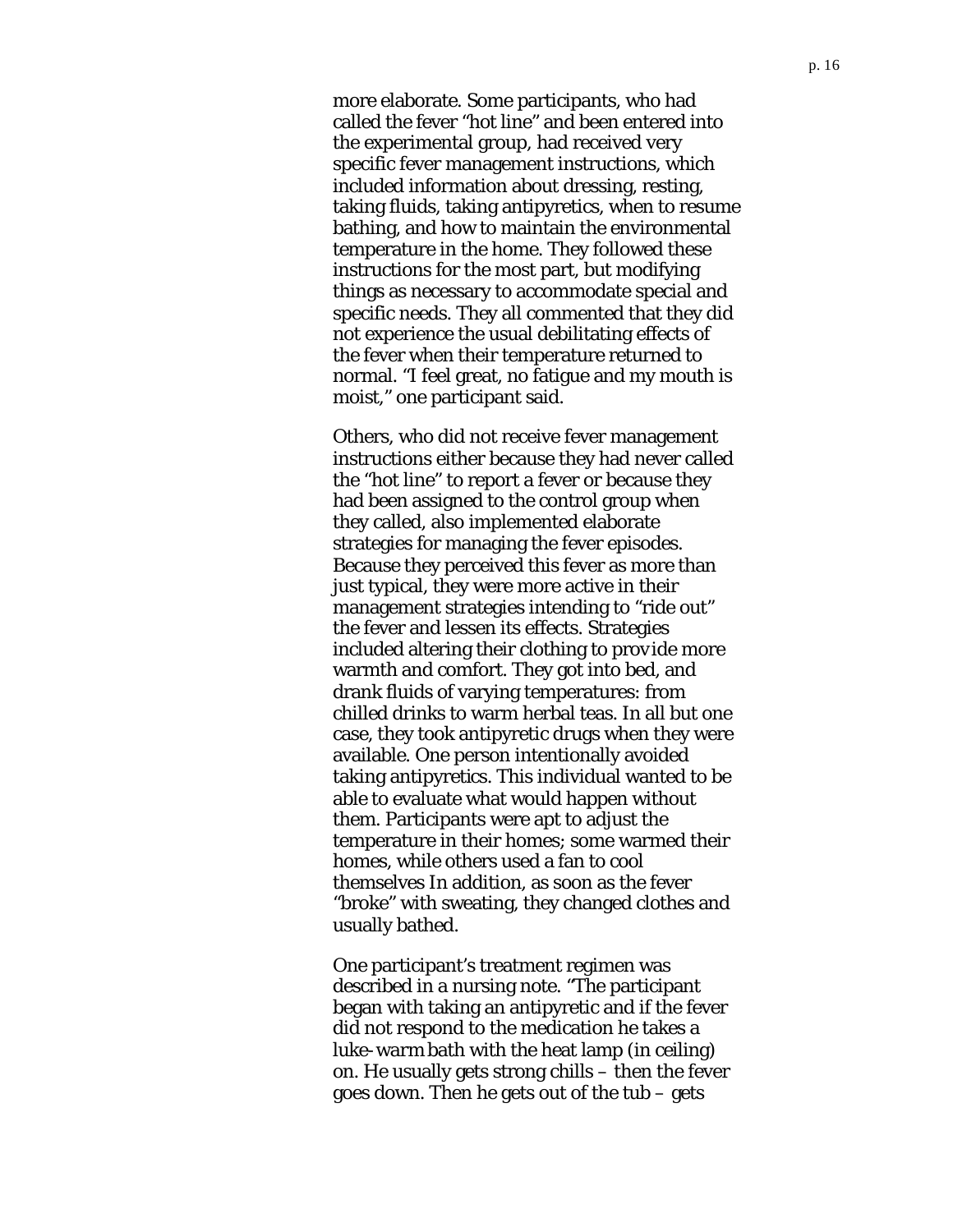dressed and lays in bed with the fan on, so he won't get fever again."

#### *"Sick" Fevers*

"Sick" fevers were severe and strategies aimed at "riding them out" proved ineffective. In each case, participants with "sick" fevers were hospitalized. The nurse investigator often learned of these fevers after the fact. Participants related the experience in the form of a history that included the following: 1) events that led up to the fever, 2) hospital treatment to ascertain the cause of the fever, and 3) fear associated with such an event. In the hospital participants neither wanted to, nor were they able to, do anything. "Sick" fevers were very frightening and debilitating. They indicated that the body was not responding appropriately and were "terrifying" because the result could very likely be bad. For example, one said:

" I was in the hospital with pneumonia and PCP, one week after they released me, I was back with a collapsed lung. PCP fever, my body felt different. Felt like I was very very sick. I guess what I mean – on top of the typical fever, my body was not responding, aching more than usual. Trying to move and do things, had to be done slowly… It was different, really bad before it got better. They thought I was pretty much gone. Miserable night sweating, I had nightmares, and all that, and then it just snapped off… I thought I was gone… I couldn't take food or drink, started to lose a lot of weight. I was really really sick. Scared all of them. Well, I scared myself."

#### **Discussion and Conclusions**

Within a context of improving health associated with new drug regimens, participants in this study interpreted the meaning of fever according the to degree of threat posed by signs and symptoms. The work that they did to manage fever was attributed to meaning of fever. Fever management "illness work" was accomplished through the process of self-evaluation with a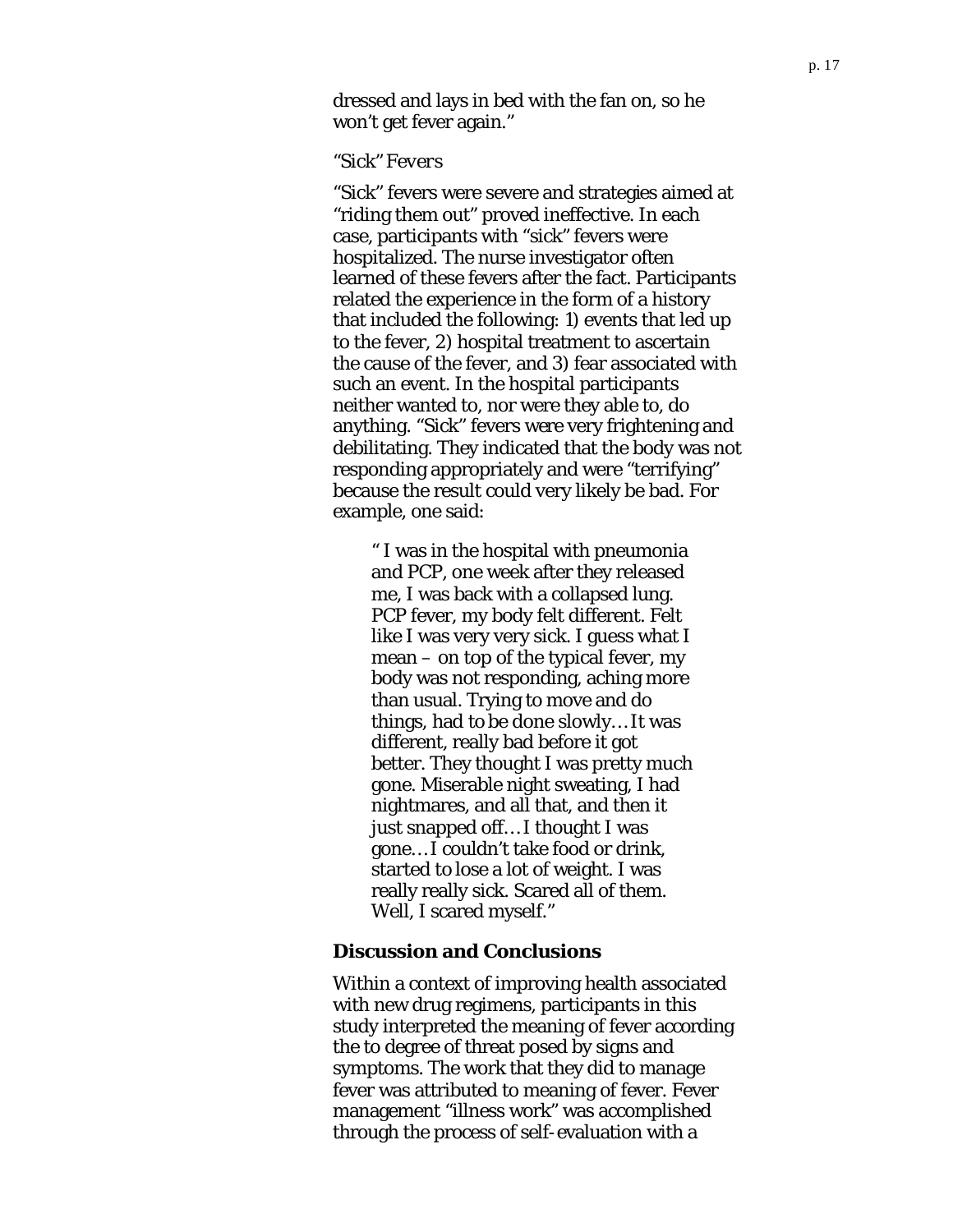focus on living with uncertainty, i.e. "riding it out" in order to live with the "hope" for the future. When a temperature elevation was attributed to overexertion, or doing too much, it meant there was still hope and it was treated as non-threatening. If there was a greater temperature elevation and the fever occurred with signs and symptoms interpreted as "worrisome," more elaborate fever management strategies were attempted to "ride it out" in an attempt to avoid the debilitating effects. "Sick" fevers were those that were interpreted as being related to AIDS. These fevers were frightening because they meant that the person might become too sick to care for him/herself. There was always the potential for even greater loss.

**<sup>23</sup>**Ibid. Corbin and Strauss**23** defined chronic illness as living with a "failed body." The characteristic trajectory phasing as the illness evolves is that of ups, downs, quiescent periods, and changes. There are periods of stability and instability, and downward trends that can result in death. Illness work associated with managing trajectories is likened to walking a tight rope. It is an intricate balancing of illness work with the regular work of living. When participants were feeling well, they were able to manage the regular work of living, and when threatened they took action to contain the threat. When they had "danger zone" fevers and were "sick" they were unable to manage any regular work or illness work; hospitalization was necessary. When participants talked about being sick, they talked about living with a "failed body," having no future, and being on a downward illness trajectory. In this group's fever experience, not only was the idea of an uncooperative or failed body evident, but they also represented phases of a chronic illness trajectory. As each different type of fever occurred, the person faced the necessary illness work required to preserve self by avoiding being "sick."

> Illness work associated with managing fever in the home represents attempts to maintain balance between living with the certain knowledge that "fever" means being "sick" and maintaining regular activities associated with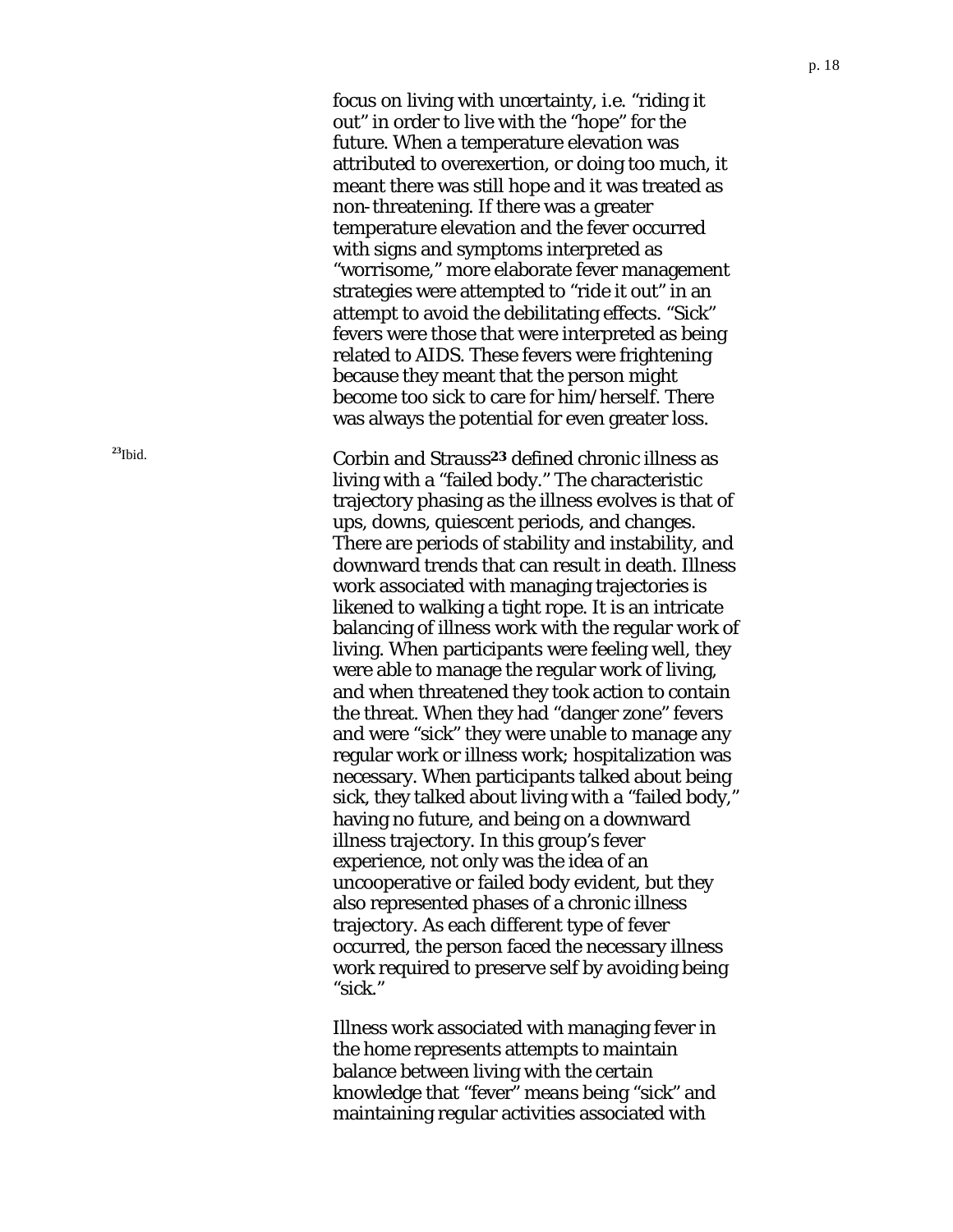"feeling well." Participants in this study talked about fever in a decidedly existential context. Their conversations with the nurse investigator revolved around preserving health, vigor, and a future, and being able to contemplate eventualities. Corbin and Strauss would classify this as biography work associated with a downward trajectory.**24** Fevers were a reminder or a harbinger of being "sick" and participants worked hard to maintain or regain stability when they were experiencing a "worrisome fever." According to one participant, it was like living with a body that was, "falling apart." When they were "feeling well," they were again able to imagine a future, to construct plans for living with all of the limitations, possibilities, and work associated with managing their HIV infection.

When possible, participants who were otherwise feeling well, avoided the unpleasant thoughts related to fever by attending to less ominous symptoms in ways that allowed them to avoid contemplating downward illness trajectories. They preferred to live with uncertainty about the symptoms rather than know that they are moving into a downward trajectory, into the "danger zone." Weitz**25** described this phenomenon in the context of avoiding initial diagnosis of HIV/AIDS when living with uncertainty associated with ominous symptoms is preferred over knowing the diagnosis and facing the prospects, or certainty, of early death. Although informants in the Weitz**26** study talked about fearing disability more than fearing death, they did not address being sick directly as a limitation. Illness was rather something to be avoided. They dealt instead with uncertainty by taking an active role in managing their disease i.e. attempting to control symptoms through health promotion activities.

Participants in the study reported here employed similar strategies. They worked hard to remain in the "feeling well" trajectory phase. Therefore, they did not want to investigate symptoms, or to validate symptoms through such actions as monitoring temperature readings, until these symptoms represented a significant threat. The illness work of managing fever within a

**<sup>24</sup>**Ibid.

**<sup>25</sup>**Weitz, R. (1989, September). Uncertainty and the lives of persons with AIDS. *Journal of Health and Social Behavior, 30*, 270 -281

**<sup>26</sup>**Ibid.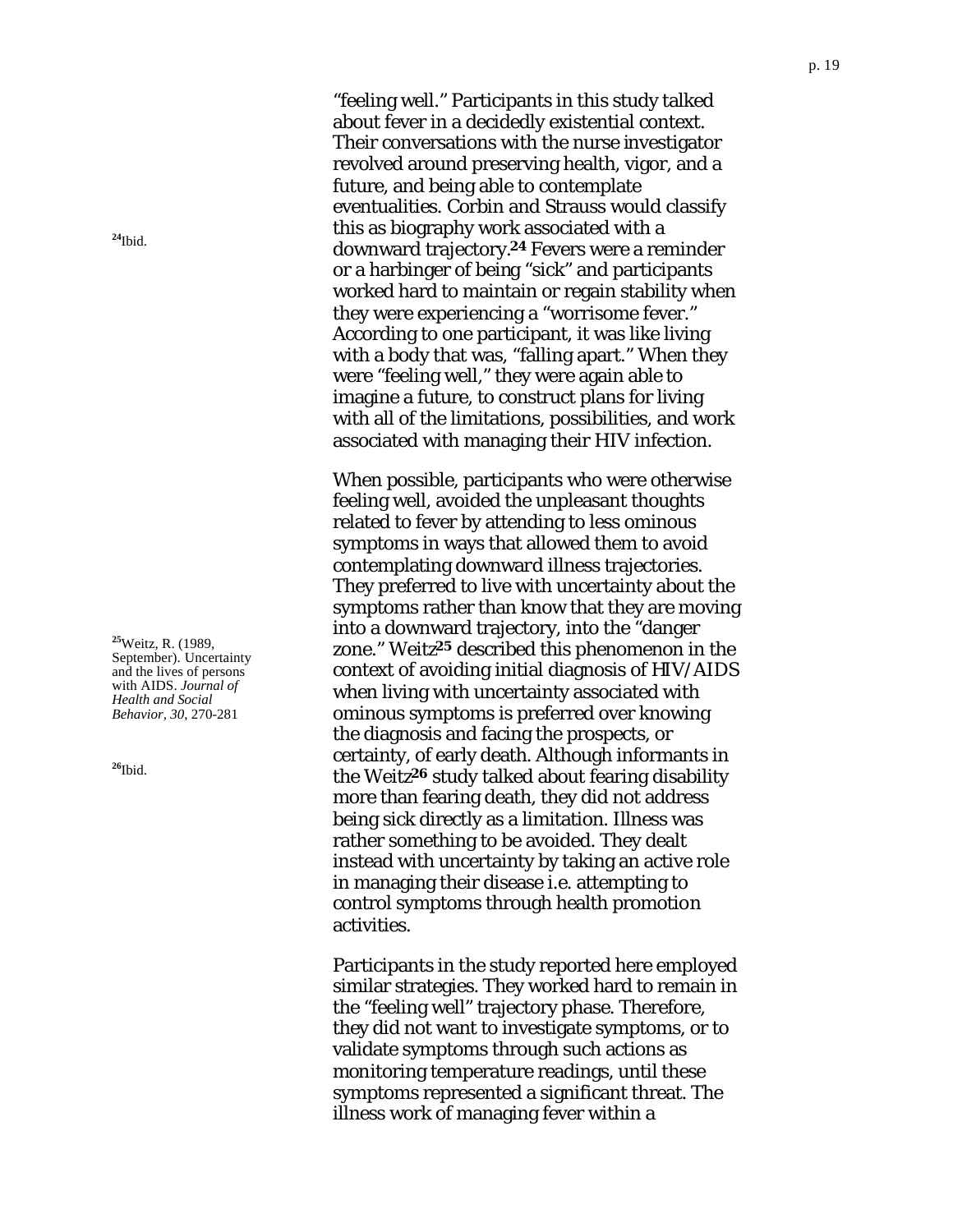**<sup>27</sup>**Mishel, M.H. (1988). Uncertainty in illness. *Image: Journal of Nursing Scholarship, 20* (4), 225- 231. **<sup>28</sup>**Mishel, M.H. (1990). Reconceptualization of the uncertainty in illness theory. *Image: Journal of Nursing Scholarship, 22*  $(4)$ ,  $256-261$ .

**<sup>29</sup>**Mast, M.E. (1995). Adult uncertainty in illness: A critical review of research*. Scholarly Inquiry for Nursing Practice: An International Journal, 9* (1), 3-23.

**<sup>30</sup>**Mishel, 1988.

framework of uncertainty, i.e. riding out fevers, was done to avoid the certainty of diminishing options for living, the certainty of pain or discomfort, and the very real potential that this would be the last downward spiral resulting in death.

An individual assesses an illness-related event to be uncertain when the individual is unable to make sense of, or define, illness-related cues such as feeling warm.**27,28** In most cases, that feeling of uncertainty would lead to activities aimed at buffering the uncertainty, and investigating and ascertaining the cause of the cue. However, in the case of chronic illness, when uncertainty is associated with predictable negative outcomes such as death, the individual might opt to maintain uncertainty. The individual may also wish to avoid making sense of illness-related cues/symptoms because symptoms, such as fevers, may be reminders of the chronic illness and the potential outcome of the illness. Therefore, persons living with chronic illnesses accept uncertainty associated with symptoms as a way to avoid even being reminded of the certainties of living with the chronic illness.**<sup>29</sup>**

Participants appeared to be using similar logic when they justified the strategies they employed to appraise "typical" fever symptoms in a less frightening light, or to ride out "worrisome" fevers. As fevers became more "worrisome," they attended to them more carefully, attempting to control their effect, while still maintaining a degree of mystery by avoiding alerting health care providers, in hope that the worry was unwarranted. Mishel**30** suggested that individuals would select to disregard or overlook symptoms associated with uncontrollable uncertainty. Participants in this study, while in effect not disregarding or overlooking fever symptoms, chose not to know and chose to live with uncertainty by waiting and wondering. Cautiously living with uncertainty was preferred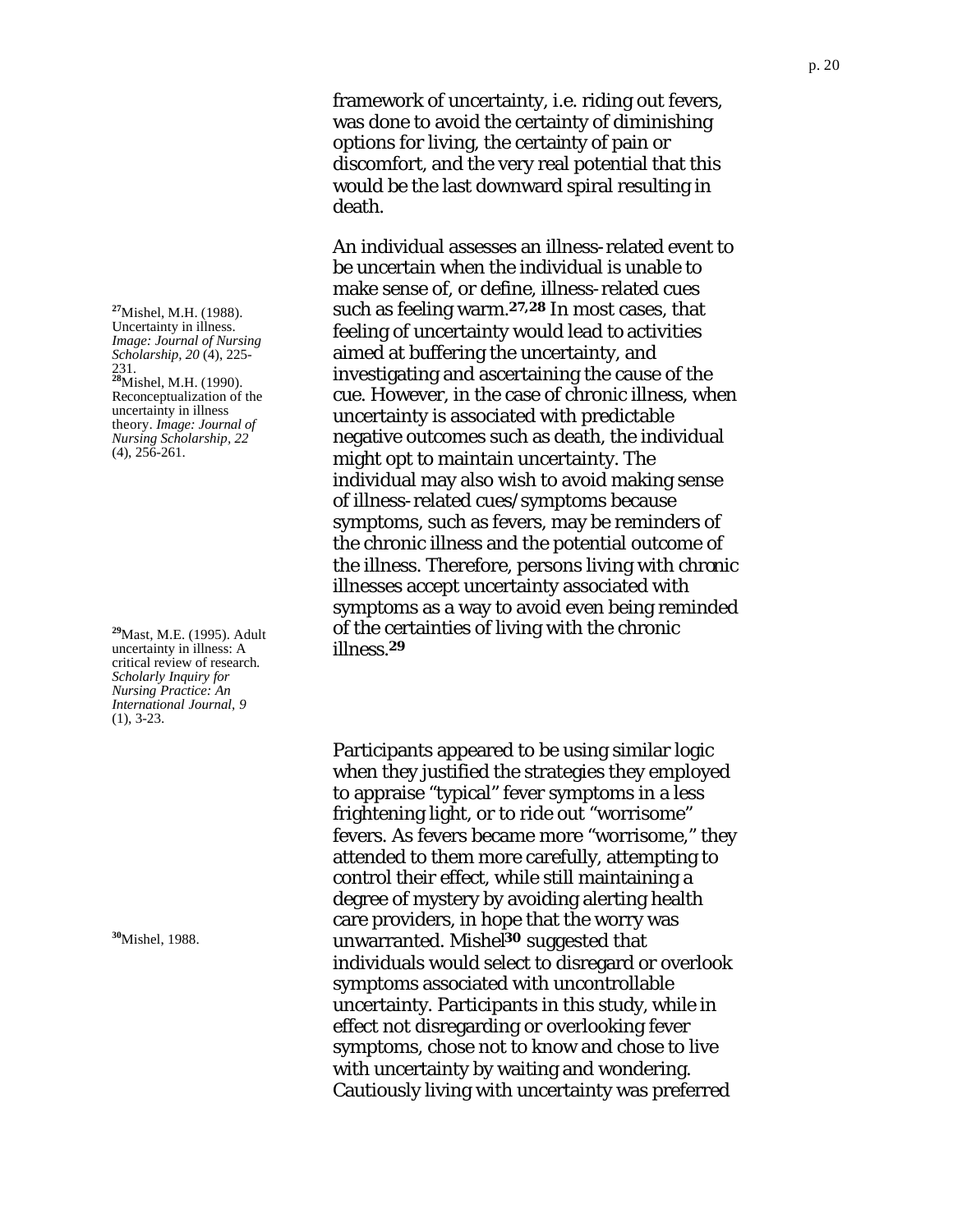to knowing that one was entering the "danger zone."

In view of the qualitative nature of this study, findings should be interpreted with caution. The findings represent reality for the study participants without necessarily representing reality for all PLWH experiencing fever in the home. Individualized patient care requires intimate knowledge of patients and their subjective appraisal of living with HIV disease or AIDS. Nurses in hospitals often intervene with PLWH experiencing fever to prevent or diminish the effects of fever without necessarily understanding the patient's subjective interpretation of the fever. However, when PLWH manage their own fever in the home environment, nurses will better understand their client's self-care behaviors if they are able to share their interpretation of fever. Nurses who understand individual interpretations of the meaning of fever can assist PLWH select strategies that both limit debilitating effects of fever and allow them to maintain their personal strategy for living with HIV/AIDS. This kind of understanding requires that nurses spend time with PLWH discussing their plans and ideas for living with HIV disease as well as their interpretations of illness events. Effective nurses will not attempt to control behavior, but will try to understand and support activities that allow PLWH to manage their illness trajectory and illness work in a manner that is most congruent with their values, beliefs, and hopes for living with this disease.

Further research should address the meaning of other events involving fever or HIV-related temperature elevations such as "night sweats" or shaking chills. The present study could be replicated using more specific qualitative methods with the intent of elaborating the process of interpreting illness events and choosing ways of living with HIV disease. The nature of HIV disease is changing to that of a chronic illness. Therefore, the human response must be elaborated more clearly as a means to direct nursing interventions.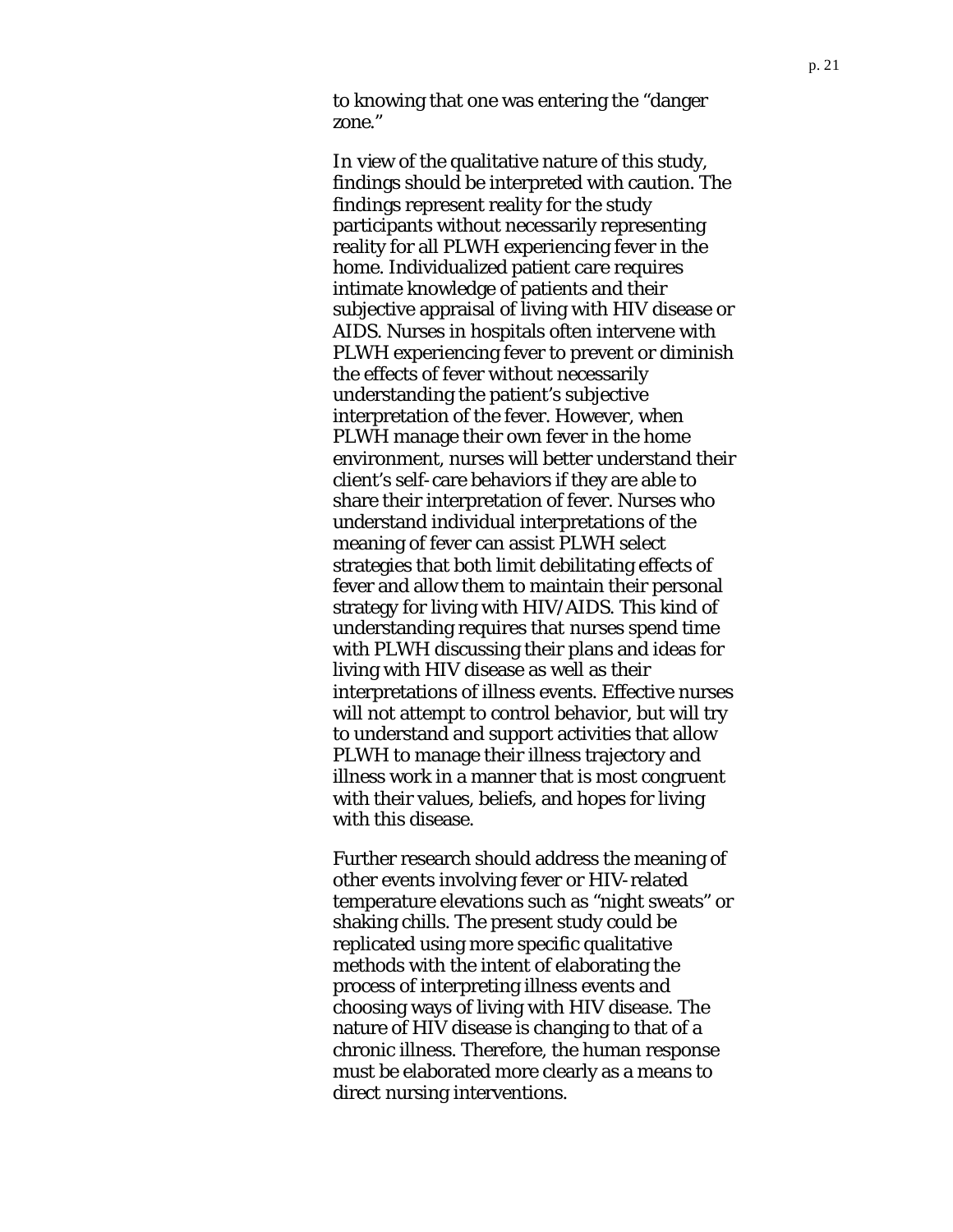# <span id="page-21-0"></span>**Table 1**

# **Recommended Hospital Protocol for Managing AIDS Fevers**

| Goal                   | <b>Intervention</b>         | <b>Purpose</b>                                                                  |
|------------------------|-----------------------------|---------------------------------------------------------------------------------|
| Initiate therapy early | Temperature q 15 minutes    | Identify fever                                                                  |
| Reduce disability      | Wrapping arms and legs      | Insulate sensitive<br>regions of skin<br>against chills to<br>Prevent shivering |
|                        | Light clothing              | Allow fever-<br>generated heat to<br>dissipate                                  |
|                        | Bed rest until fever breaks | Lower metabolic<br>requirements                                                 |
|                        | Warm liquids                | Restore fluid loss<br>without<br>stimulating<br>shivering                       |

# [\(back to text\)](#page-4-0)

## **Table 2**

## **Home Fever Management Recommendations**

| <b>Interventions</b>                  | <b>Rationale</b>                                     |
|---------------------------------------|------------------------------------------------------|
| Dress in sweat suit and socks         | Decrease chills                                      |
| Change clothing under covers when wet | Avoid drafts: Prevent shivering                      |
| Bed rest                              | Reduce metabolic requirements                        |
| Warm liquids to drink                 | Prevent dehydration without<br>stimulating shivering |

[\(back to text\)](#page-5-0)